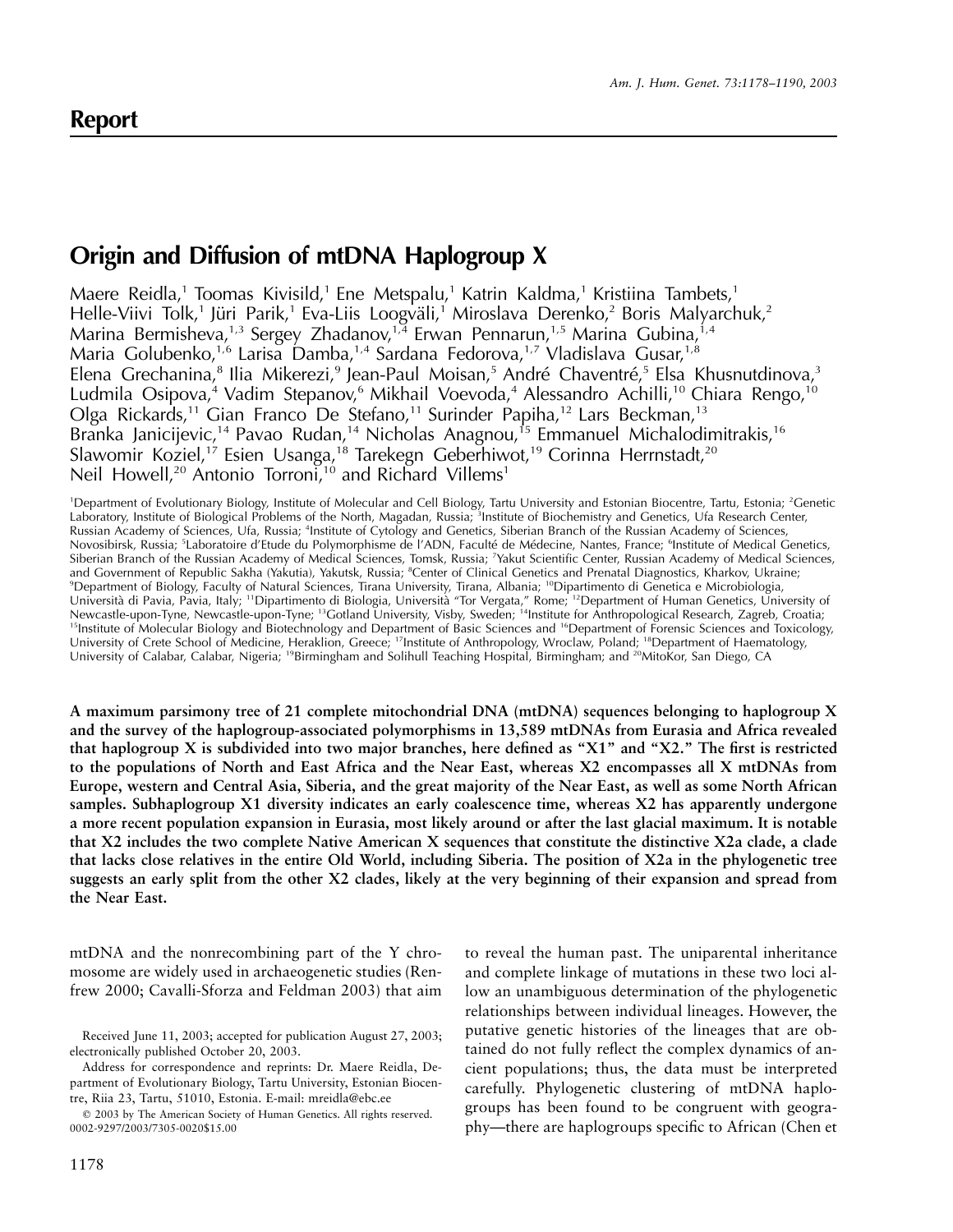

**Figure 1** Maximum parsimony phylogenetic tree of complete mtDNA sequences belonging to haplogroup X. Five mtDNAs were selected for complete sequence analysis in the course of the present study (Dr09, Es39, Gm66, Go41, and Om1538), 11 coding region sequences were from the work of Herrnstadt et al. (2002), but their control region sequences have now been added, and 5 complete sequences (Lev2, MM, E18, Nav125, and Oj2) were taken from the literature (Levin et al.1999; Maca-Meyer et al.2001; Mishmar et al. 2003; Bandelt et al., in press). The diagnostic mutations relative to the revised reference sequence (Andrews et al. 1999) are indicated on the branches. Transversions are specified by suffixes, and underlined mutations appear more than once in the tree. For protein-coding genes, "ns" indicates nonsynonymous and "s" synonymous mutations. For coalescence-time estimates, a mutation rate of 1 mutation per 5,139 years in the coding region (nps 577– 16023) was used (Mishmar et al. 2003). mtDNA sequence data are available at the Estonian Biocentre Web page.

al. 1995; Watson et al. 1997), Asian (Ballinger et al. 1992; Torroni et al. 1994; Kivisild et al. 2002), European/West Eurasian (Torroni et al. 1996; Macaulay et al. 1999), and Native American (Torroni et al. 1993) populations.

Haplogroup X is an exception to this pattern of limited geographical distribution. It is found, generally at low frequencies, in both West Eurasians (Richards et al. 2000) and some northern groups of Native Americans (Ward et al. 1991; Forster et al. 1996; Scozzari et al. 1997; Brown et al. 1998; Smith et al. 1999; Malhi et al. 2001), but, intriguingly, it is absent in modern north Siberian and East Asian populations (Brown et al. 1998; Starikovskaya et al. 1998; Schurr et al. 1999), which are genetically and geographically closest to those of Native

Americans. Among Siberians, haplogroup X mtDNAs have only been detected in some Altaian populations of southwestern Siberia (Derenko et al. 2001).

When the sequence variation of the first hypervariable segment (HVS-I) of the control region is analyzed, haplogroup X mtDNAs from Europe and the Near East are found to yield similar coalescence times: 17,000–30,000 years before present (YBP) and 13,700–26,600 YBP, respectively (Richards et al. 2000). These estimates are consistent with a pre-Holocene origin and spread of this haplogroup into West Eurasia. For Native Americans, the relatively old presence of haplogroup X is confirmed by the analysis of ancient human remains (Stone and Stoneking 1999; Malhi and Smith 2002). Moreover, Native American haplogroup X mtDNAs form a clade dis-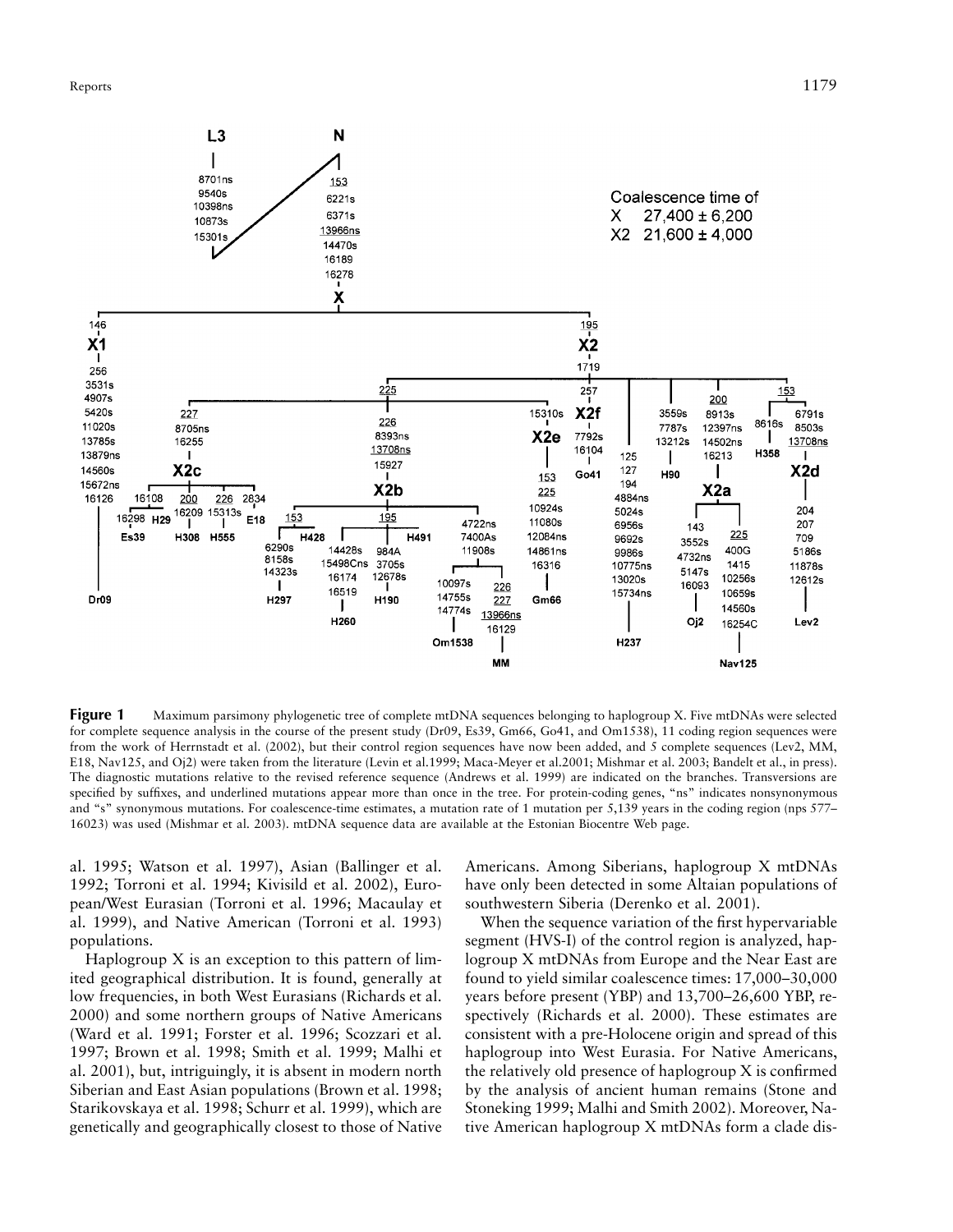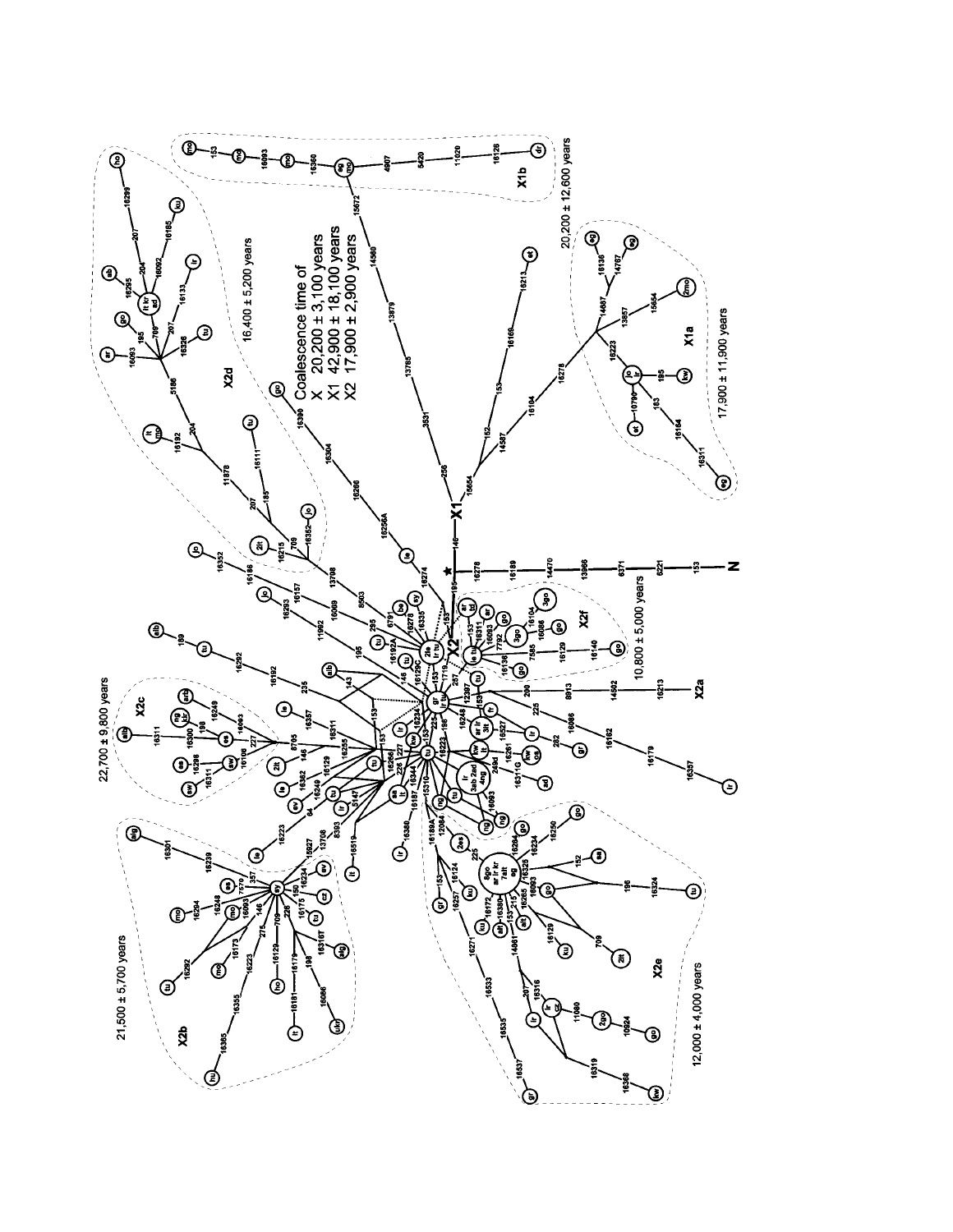tinct from that of West Eurasians and with coalescence time estimates varying widely depending on both the method of estimation and the number of assumed founders. Thus, the coalescence times ranged from 12,000– 17,000 YBP to 23,000–36,000 YBP, times that are consistent with both a pre- and a postglacial population diffusion (Brown et al. 1998).

To obtain further information about the extent of haplogroup X diversity, 5 mtDNAs (from 1 Druze, 1 Estonian, 2 Georgians, and 1 Omani) were completely sequenced and were compared with 16 previously published X sequences (fig. 1). These latter sequences included the 11 haplogroup X coding sequences published by Herrnstadt et al. (2002) that have now been completed with the sequencing of the control region.

A maximum parsimony tree of the 21 haplogroup X sequences revealed that one nonsynonymous (13966) and three synonymous (6221, 6371, and 14470) substitutions in the coding region, as well as three transitions in the control region (153, 16189, and 16278), distinguish haplogroup X from the root of superhaplogroup N. Moreover, haplogroup X is subdivided into two major subhaplogroups, designated "X1" and "X2." Subhaplogroup X1, represented by a single Druze mtDNA in figure 1, differs from the root of haplogroup X by eight coding and three control region transitions and lacks the two transitions (195 and 1719) that characterize X2. These two nucleotides are rather mutable (Finnila¨ et al. 2001; Herrnstadt et al. 2002); thus, it cannot be completely ruled out that X1 is indeed a subset of X2 that reverted at both nucleotide positions. However, this possibility appears very unlikely, especially when one considers the time depth and the distinct geographic distribution of X1 (see below).

In contrast with X1, X2 is well represented in the tree, and it is further subdivided into at least six major clades (X2a–X2f), which include clades X1 and X2 as defined by Herrnstadt et al. (2002). All 20 X2 sequences, including the 2 Native American X2a sequences, share

transitions at nucleotide positions (nps) 195 and 1719. A recurrence of the nonsynonymous substitution at 13708 was observed (clades X2b and X2d). In addition, the nonsynonymous transition 13966 was found to have reverted in the Moroccan X2b sequence. These were the only recurrent mutations found among the 67 variable positions in the coding region sequences. The ratio of nonsynonymous to synonymous substitutions was 0.40 (18/45). Six mutations were located in RNA genes.

The data obtained from the analyses of complete mtDNA sequences belonging to haplogroup X were then used to survey 13,589 mtDNAs (21,682 when mtDNA data from the literature are included) from 66 populations of Eurasia and North Africa (table 1). A total of 175 mtDNAs were found to harbor the four coding region transitions—at 6221, 6371, 13966, and 14470 that define haplogroup X. The four markers were always found in association and, by combination of the control and coding variation, all 175 mtDNAs could be apportioned to subhaplogroups X1 and X2 (table 2). No other main branches occur, and the root haplotype was not present among the sequences. The adenine at np 153 appears relatively conserved in the phylogenetic context of 376 complete human mtDNA sequences taken worldwide, exhibiting a change to guanine only in haplogroups A and X (Ingman et al. 2000; Finnilä et al. 2001; Maca-Meyer et al. 2001; Derbeneva et al. 2002; Mishmar et al. 2003). In contrast, this position shows a high level of variation in the background of haplogroup X as both the 153A and 153G alleles are present in its different subclades. It is possible that the  $A\rightarrow G$  transition at 153 arose only once in the haplogroup X ancestor and the recurrent reverse mutations in 11 branches in figure 2 bear witness to the process of favored fixation of the more stable A allele.

Subhaplogroup X1 was found to be largely restricted to the Afro-Asiatic–speaking populations of North Africa and neighboring areas, including Ethiopia, suggesting a possible geographic diffusion of X1 alongside the

**Figure 2** Median-joining (MJ) network of 175 haplogroup X partial sequences. The MJ (Bandelt et al. 1999) algorithm was implemented within the Network 3111 program (A. Röhl; Shareware Phylogenetic Software Web site). Default settings were used for HVS-I (nps 16024– 16383), HVS-II (nps 16518–310), and coding-region sequence variation as given in table 2. Highly variable (Hasegawa et al. 1993) positions of HVS-I (16093, 16126, 16129, 16187, 16189, 16223, 16234, 16278, 16292, 16293, 16311, 16325, 16355, and 16362) were assigned a weight of 1, other HVS-I and HVS-II sites were assigned a weight of 2, and coding-region sites were assigned a weight of 10. Areas of the circles are proportional to haplotype frequencies. Populations are indicated by the following abbreviations: ab = Abazin, ad = Adygei, alb = Albanian, alg = Algerian, alt = Altaian, ar = Armenian, arb = Arab from Uzbekistan, be = Bengali, cz = Czech, dr = Druze, eg = Egyptian, es = Estonian, et = Ethiopian, ev = Evenk, fr = French, go = Georgian, gr = Greek, ho = Croat, hu = Hungarian, ir = Iranian, it = Italian, jo = Jordanian, kir = Kyrgyz, kr = Karachay, ku = Kumyk, kw = Kuwaiti, le = Lebanese, mo = Moroccan, ng = Nogay,  $os =$  Ossetian, sa = Saudi Arabian, sw = Swede, sy = Syrian, td = Tadjik, tu = Turk, and ukr = Ukrainian. Variant bases are numbered (Anderson et al. 1981) and are shown along links between haplotypes. Nucleotide changes are specified by suffixes only for transversions, and a "d" indicates a deletion. The node marked with a large asterisk ( $\bigstar$ ) matches the root type of haplogroup X. The coalescence times of the clades are shown near the clades. Coalescence times of HVS-I clusters were calculated by means of  $\rho$ , the average mutational distance to the founder haplotype of the cluster, by using a mutation rate of 1 transition per 20,180 years in the segment between nps 16090 and 16365 (Forster et al. 1996). Standard deviations for  $\rho$  were calculated as in the work of Saillard et al. (2000), a procedure which ignores the variance due to molecular clock calibration. mtDNA sequence data are available at the Estonian Biocentre Web page.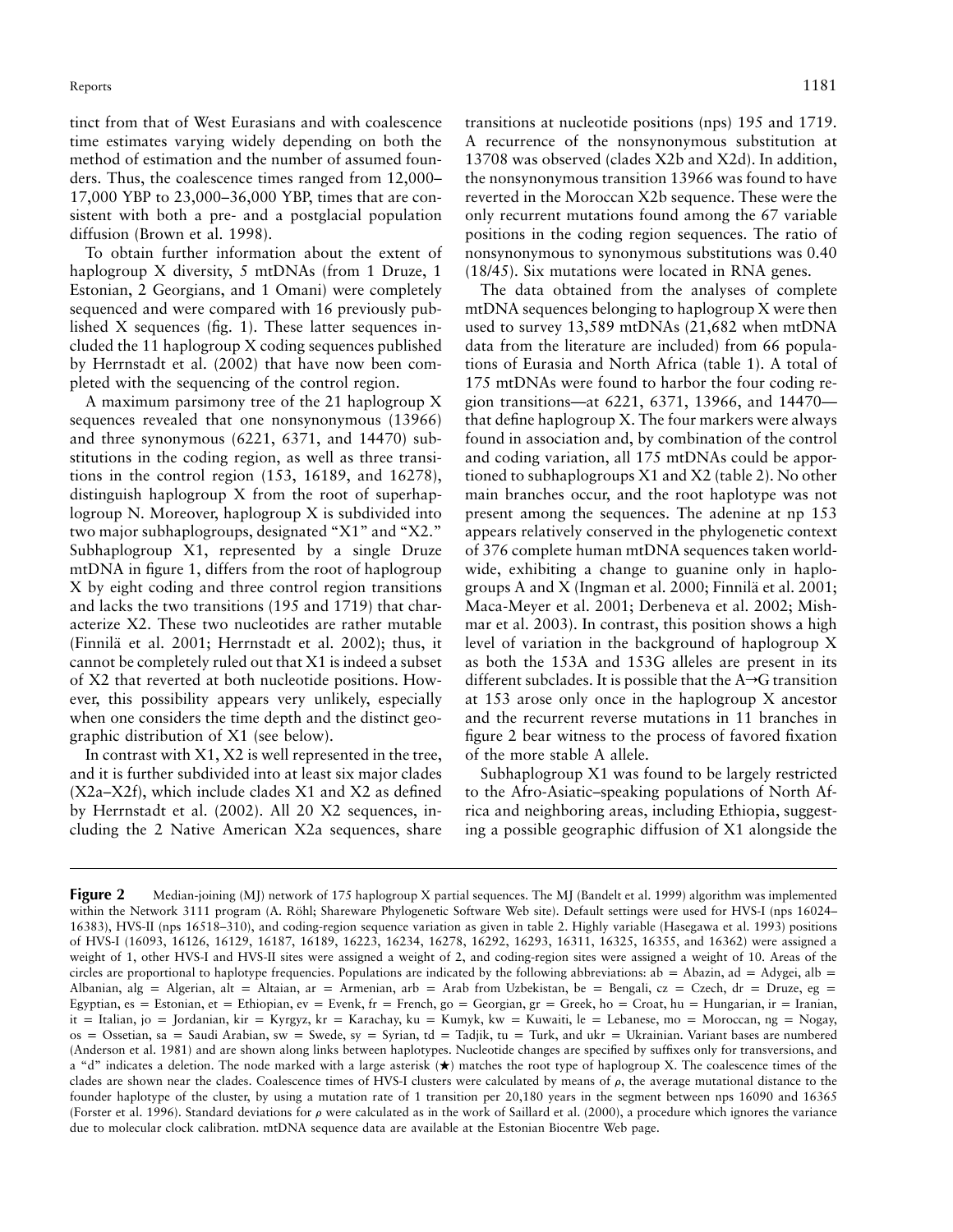## **Table 1**

| Frequency and Diversity of Subhaplogroups X1 and X2 in Eurasian and African Populations |  |
|-----------------------------------------------------------------------------------------|--|
|                                                                                         |  |

|                                                      |               | VALUE FOR SUBHAPLOGROUP <sup>b,c</sup> |           |                                           |                  |  |  |
|------------------------------------------------------|---------------|----------------------------------------|-----------|-------------------------------------------|------------------|--|--|
|                                                      |               | X1                                     |           | X <sub>2</sub>                            |                  |  |  |
|                                                      | <b>SAMPLE</b> | Mean Frequency [95% CR]                |           | Mean Frequency [95% CR]                   |                  |  |  |
| REGION AND POPULATION <sup>a</sup>                   | <b>SIZE</b>   | $(\%)$                                 | Diversity | (%)                                       | Diversity        |  |  |
| North and northeastern Africa:                       | 1,606         | $.8$ [ $.5-1.4$ ]                      | .936      | $.9$ [.5–1.5]                             | .978             |  |  |
| Ethiopians <sup>1</sup>                              | 270           | $.7$ [.2–2.6]                          |           | $0$ [.0–1.1]                              |                  |  |  |
| Egyptians <sup>1</sup>                               | 193           | $2.1$ [.8–5.2]                         |           | $.5$ [.1–2.8]                             |                  |  |  |
| Libyans <sup>1</sup><br>Tunisians <sup>1</sup>       | 72<br>417     | $0$ [.0–4.0]                           |           | $0$ [.0–4.0]                              |                  |  |  |
| Algerians <sup>1</sup>                               | 124           | $.2$ [.1–1.3]<br>$0$ [.0-2.4]          |           | $1.7$ [.8–3.4]<br>1.6 $[-5-5.7]$          | .952             |  |  |
| Moroccans <sup>1</sup>                               | 530           | 1.1 $[-5-2.4]$                         |           | $.8$ [.3–1.9]                             |                  |  |  |
| West and southern Africa:                            | 537           | $0$ [.0–.6]                            |           | $0$ [.0–.6]                               |                  |  |  |
| *Senegalese <sup>27</sup>                            | 121           | $0$ [.0–2.4]                           |           | $0$ [.0-2.4]                              |                  |  |  |
| *17 ethnic groups in Mozambique <sup>24,32</sup>     | 416           | $0$ [.0–.7]                            |           | $0$ [.0-.7]                               |                  |  |  |
| Near East:                                           | 2,299         | $.5$ [ $.3-.9$ ]                       | .564      | $2.9$ [2.3–3.6]                           | .887             |  |  |
| Yemenis <sup>1</sup>                                 | 116           | $0$ [.0–2.5]                           |           | $.9$ [.2–4.7]                             |                  |  |  |
| Omanis <sup>1</sup>                                  | 78            | $0$ [.0–3.7]                           |           | $1.3$ [.3–6.9]                            |                  |  |  |
| Saudi-Arabians <sup>1</sup><br>Kuwaitis <sup>1</sup> | 204<br>202    | $0$ [.0–1.5]<br>$.5$ [ $.1-2.7$ ]      |           | $1.5$ [.5–4.2]<br>$2.0$ [.8–5.0]          |                  |  |  |
| *Israeli Palestinians <sup>9,29</sup>                | 117           | $0$ [.0–2.5]                           |           | $3.4$ [1.4–8.5]                           |                  |  |  |
| Israeli Druze <sup>17</sup>                          | 45            | 15.6 [7.8–28.9]                        | 0         | $11.1$ [4.9–23.6]                         |                  |  |  |
| Iordanians <sup>1</sup>                              | 202           | $.5$ [.1–2.7]                          |           | 1.5 $[-5-4.3]$                            |                  |  |  |
| Lebanese <sup>1</sup>                                | 172           | $0$ [.0-1.7]                           |           | $5.8$ [3.2-10.4]                          | .867             |  |  |
| Syrians <sup>1</sup>                                 | 219           | $0$ [.0–1.4]                           |           | $1.8$ [.7–4.6]                            |                  |  |  |
| *Iraqis <sup>29</sup>                                | 116           | $.9$ [.2–4.7]                          |           | $.9$ [.2–4.7]                             |                  |  |  |
| Turks <sup>1</sup>                                   | 388           | $0$ [.0–.8]                            |           | 4.4 $[2.8-6.9]$                           | .919             |  |  |
| Iranians <sup>1</sup>                                | 440           | $.2$ [ $.1-1.3$ ]                      |           | $3.0$ [1.7–5.0]                           | .833             |  |  |
| Mediterranean Europe:<br>$C$ ypriots <sup>1</sup>    | 2,900<br>179  | $.0$ [.0–.2]<br>$0$ [.0–1.7]           |           | $2.5$ [ $2.0 - 3.2$ ]<br>$6.7$ [3.9-11.4] | .859<br>.864     |  |  |
| Greeks from mainland and Crete <sup>1</sup>          | 273           | $0$ [.0–1.1]                           |           | 4.4 $[2.5-7.5]$                           | .455             |  |  |
| Albanians <sup>1</sup>                               | 199           | $0$ [.0–1.5]                           |           | $2.5$ [1.1–5.7]                           |                  |  |  |
| Croots <sup>1</sup>                                  | 884           | $0$ [.0–.3]                            |           | $.9$ [ $.5-1.8$ ]                         | .786             |  |  |
| Italians from mainland and Sicily <sup>1,19,33</sup> | 859           | $0$ [.0–.3]                            |           | $2.9$ [2.0–4.3]                           | .923             |  |  |
| $*$ Basques <sup>3,4,29</sup>                        | 147           | $0$ [.0–2.0]                           |           | $1.4$ [.4–4.8]                            |                  |  |  |
| Spaniards <sup>5</sup>                               | 118           | $0$ [.0–2.5]                           |           | $4.2$ [1.9–9.5]                           |                  |  |  |
| Portugese <sup>23</sup>                              | 241           | $.4$ [.1–2.3]                          |           | $1.7$ [.7–4.2]                            |                  |  |  |
| Northwestern Europe:<br>French <sup>1,30</sup>       | 1,775<br>398  | $0$ [.0–.2]                            |           | $1.7$ [1.2–2.5]                           | .665             |  |  |
| *English <sup>12,26,28</sup>                         | 334           | $0$ [.0–.7]<br>$0$ [.0–.9]             |           | $.8$ [ $.3-2.2$ ]<br>$.9$ [.3–2.6]        |                  |  |  |
| $*12$                                                | 891           | $0$ [.0–.3]                            |           | $1.6$ [.9–2.6]                            | .692             |  |  |
| *Orkney inhabitants <sup>12</sup>                    | 152           | $0$ [.0–1.9]                           |           | 7.2 [4.1–12.5]                            | .473             |  |  |
| Scandinavia:                                         | 1,271         | $0$ [.0–.2]                            |           | $.9$ [.5–1.5]                             | .491             |  |  |
| Swedes <sup>1</sup>                                  | 318           | $0$ [.0–.9]                            |           | $.6$ [.2–2.2]                             |                  |  |  |
| *Norwegians <sup>12,20,29</sup>                      | 559           | $0$ [.0–.5]                            |           | $.4$ [.1–1.3]                             |                  |  |  |
| Icelanders <sup>11</sup>                             | 394           | $0$ [.0–.8]                            |           | $1.8$ [.9–3.6]                            | $\boldsymbol{0}$ |  |  |
| Alps:<br>Swiss <sup>8</sup>                          | 255<br>154    | $0$ [.0–1.2]                           |           | $.8$ [.2–2.8]                             |                  |  |  |
| Austrians <sup>22</sup>                              | 101           | $0$ [.0–1.9]<br>$0$ [.0-2.9]           |           | $.6$ [.2–3.5]<br>$1.0$ [.2–5.3]           |                  |  |  |
| North-Central Europe:                                | 1,419         | $0$ [.0–.2]                            |           | $1.3$ [.8–2.0]                            | 948              |  |  |
| Poles <sup>1,18</sup>                                | 547           | $0$ [.0–.5]                            |           | $1.6$ [.9-3.1]                            | .972             |  |  |
| *Germans <sup>13,16,25,28</sup>                      | 532           | $0$ [.0–.6]                            |           | $1.1$ [.5-2.4]                            |                  |  |  |
| Czechs <sup>1</sup>                                  | 94            | $0$ [.0–3.1]                           |           | $2.1$ [.7-7.4]                            |                  |  |  |
| Slovaks <sup>1</sup>                                 | 130           | $0$ [.0-2.3]                           |           | $0$ [.0–2.3]                              |                  |  |  |
| Hungarians <sup>1</sup>                              | 116           | $0$ [.0–2.5]                           |           | $.9$ [ $.2-4.7$ ]                         |                  |  |  |
| Northeastern Europe:<br>Finns <sup>10</sup>          | 1,611<br>192  | $0$ [.0–.2]                            |           | $1.1$ [.7–1.8]                            | .902             |  |  |
| Estonians <sup>1</sup>                               | 401           | $0$ [.0–1.5]<br>$0$ [.0–.7]            |           | $2.1$ [.8–5.2]<br>$1.2$ [.5–2.9]          |                  |  |  |
| Latvians <sup>1</sup>                                | 192           | $0$ [.0–1.5]                           |           | $.5$ [ 0.1-2.9]                           |                  |  |  |
| Russians <sup>1,18,21</sup>                          | 826           | $0$ [.0–.4]                            |           | $1.0$ [.5–1.9]                            | .964             |  |  |
| Volga-Ural region:                                   | 1,037         | $0$ [.0–.3]                            |           | $0$ [.0–.3]                               |                  |  |  |
| Komis <sup>2</sup>                                   | 136           | $0$ [.0–2.2]                           |           | $0$ [.0–2.2]                              |                  |  |  |
| Udmurds <sup>2</sup>                                 | 101           | $0$ [.0–2.9]                           |           | $0$ [.0–2.9]                              |                  |  |  |
| Maris <sup>2</sup>                                   | 136           | $0$ [.0–2.2]                           |           | $0$ [.0-2.2]                              |                  |  |  |
| Mordvins <sup>2</sup><br>Nenets <sup>31</sup>        | 102           | $0$ [.0–2.9]                           |           | $0$ [.0–2.9]                              |                  |  |  |
| Chuvashis <sup>2</sup>                               | 58<br>55      | $0$ [.0–5.0]<br>$0$ [.0–5.2]           |           | $0$ [.0–5.0]<br>$0$ [.0–5.2]              |                  |  |  |
| Tatars <sup>2</sup>                                  | 228           | $0$ [.0–1.3]                           |           | $0$ [.0–1.3]                              |                  |  |  |
| Bashkirs <sup>2</sup>                                | 221           | $0$ [.0–1.3]                           |           | $0$ [.0-1.3]                              |                  |  |  |

(*continued*)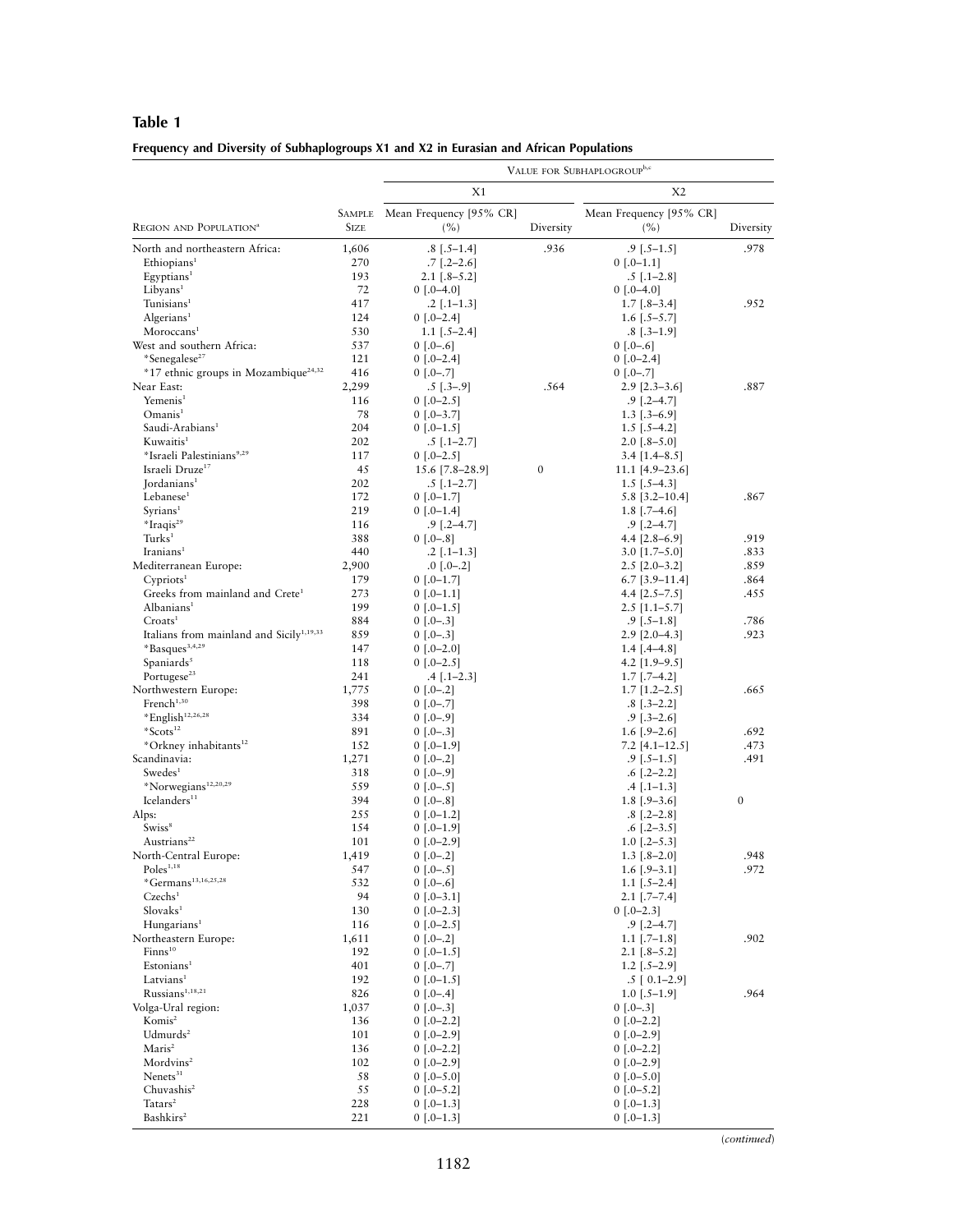#### **Table 1 (continued)**

|                                                  |               | VALUE FOR SUBHAPLOGROUP <sup>b,c</sup> |                |                              |           |  |  |
|--------------------------------------------------|---------------|----------------------------------------|----------------|------------------------------|-----------|--|--|
|                                                  | X1            |                                        | X <sub>2</sub> |                              |           |  |  |
|                                                  | <b>SAMPLE</b> | Mean Frequency [95% CR]                |                | Mean Frequency [95% CR]      |           |  |  |
| REGION AND POPULATION <sup>a</sup>               | <b>SIZE</b>   | (%)                                    | Diversity      | (%)                          | Diversity |  |  |
| Southeastern Europe:                             | 357           | $0$ [.0-.8]                            |                | $2.0$ [1.0-4.0]              | .952      |  |  |
| $Uk$ rainians <sup>1</sup>                       | 357           | $0$ [.0-.8]                            |                | $2.0$ [1.0-4.0]              | .952      |  |  |
| Northern Caucasus:                               | 838           | $0$ [.0–.4]                            |                | $2.7$ [1.8-4.1]              | .798      |  |  |
| Nogays <sup>1</sup>                              | 213           | $0$ [.0-1.4]                           |                | 4.2 $[2.3 - 7.8]$            | .722      |  |  |
| Adygeis <sup>1</sup>                             | 159           | $0$ [.0–1.9]                           |                | $2.5$ [1.0–6.3]              |           |  |  |
| Karachays <sup>1</sup>                           | 106           | $0$ [.0–2.8]                           |                | $1.9$ [.6–6.6]               |           |  |  |
| Abazins <sup>1</sup>                             | 63            | $0$ [.0–4.6]                           |                | $6.3$ [2.6-15.2]             |           |  |  |
| Kabardins <sup>1</sup>                           | 66            | $0$ [.0–4.4]                           |                | $0$ [.0–4.4]                 |           |  |  |
| Kumyks <sup>1</sup>                              | 111           | $0$ [.0–2.6]                           |                | $3.6$ [1.5-8.9]              |           |  |  |
| Kalmyks <sup>1</sup>                             | 120           | $0$ [.0-2.4]                           |                | $0$ [.0-2.4]                 |           |  |  |
| South Caucasus:                                  | 782           | $0$ [.0–.4]                            |                | 4.3 $[3.1 - 6.0]$            | .797      |  |  |
| Georgians <sup>1</sup>                           | 340           | $0$ [.0–.9]                            |                | $7.6$ [5.3–11.0]             | .738      |  |  |
| Southern Ossetians <sup>1</sup>                  | 201           | $0$ [.0-1.5]                           |                | $.5$ [ $.1-2.7$ ]            |           |  |  |
| Armenians <sup>1</sup>                           | 193           | $0$ [.0–1.5]                           |                | $2.6$ [1.1–5.9]              |           |  |  |
| *Azeris <sup>29</sup>                            | 48            | $0$ [.0–5.9]                           |                | $4.2$ [1.3-14.0]             |           |  |  |
| Central Asia:                                    | 1,036         | $0$ [.0–.3]                            |                | $.8$ [.4-1.5]                | .929      |  |  |
| Uighurs from Kazakhstan <sup>1</sup>             | 122           | $0$ [.0–2.4]                           |                | $.8$ [.2–4.4]                |           |  |  |
| Kazakhs <sup>1</sup>                             | 495           | $0$ [.0–.6]                            |                | $.6$ [.2–1.8]                |           |  |  |
| Kyrgyz <sup>1</sup>                              | 105           | $0$ [.0–2.8]                           |                | $1.0$ [.2–5.1]               |           |  |  |
| Tadjik <sup>1</sup>                              | 77            | $0$ [.0–3.8]                           |                | $1.3$ [.3–6.9]               |           |  |  |
| $Uz$ beks <sup>1</sup>                           | 160           | $0$ [.0-1.8]                           |                | $.6$ [.2–3.4]                |           |  |  |
| Arabs from Uzbekistan <sup>1</sup>               | 77            | $0$ [.0–3.8]                           |                | $1.3$ [.3-6.9]               |           |  |  |
| India:                                           | 1,010         | $0$ [.0–.3]                            |                | $.2$ [ $.1-.7$ ]             |           |  |  |
| Western Bengalis <sup>1</sup>                    | 106           | $0$ [.0–2.8]                           |                | $.9$ [ $.2-5.1$ ]            |           |  |  |
| Gujaratis and Konkanastha Br. <sup>1</sup>       | 111           | $0$ [.0–2.6]                           |                | $0$ [.0-2.6]                 |           |  |  |
| Puniabis <sup>1</sup>                            | 112           | $0$ [.0–2.6]                           |                | $0$ [.0–2.6]                 |           |  |  |
| $M$ oors <sup>1</sup>                            | 50            | $0$ [.0–5.7]                           |                | $0$ [.0-5.7]                 |           |  |  |
| Singhalese from Sri Lanka <sup>1</sup>           | 82            | $0$ [.0–3.5]                           |                | $0$ [.0–3.5]                 |           |  |  |
| Uttar Pradesh <sup>14</sup>                      | 122           | $0$ [.0-2.4]                           |                | $.8$ [.2–4.4]                |           |  |  |
| Telugus $14$                                     | 250           | $0$ [.0-1.2]                           |                | $0$ [.0–1.2]                 |           |  |  |
| Chenchu <sup>15</sup>                            | 96            | $0$ [.0–3.0]                           |                | $0$ [.0–3.0]                 |           |  |  |
| Koya <sup>15</sup>                               | 81            | $0$ [.0–3.6]                           |                | $0$ [.0–3.6]                 |           |  |  |
| Siberia:                                         | 2,949         | $0$ [.0–.1]                            |                | $.4$ [ $.2-.7$ ]             | .455      |  |  |
| Altaians <sup>1,7</sup>                          | 481           | $0$ [.0–.6]                            |                | $1.9$ [1.0–3.5]              | $\theta$  |  |  |
| Buryats <sup>7</sup>                             | 105           | $0$ [.0–2.8]                           |                | $0$ [.0–2.8]                 |           |  |  |
| Tuvins $1,7$                                     | 314           | $0$ [.0-.9]                            |                | $0$ [.0–.9]                  |           |  |  |
| Koryaks <sup>1,7</sup>                           | 105           | $0$ [.0-2.8]                           |                | $0$ [.0-2.8]                 |           |  |  |
| Evens <sup>7</sup><br>Evenks <sup>1,7</sup>      | 65            | $0$ [.0–4.4]                           |                | $0$ [.0–4.4]                 |           |  |  |
|                                                  | 185<br>340    | $0$ [.0–1.6]                           |                | $1.1$ [.3-3.8]               |           |  |  |
| Yakuts <sup>1,7</sup>                            |               | $0$ [.0–.9]                            |                | $0$ [.0–.9]                  |           |  |  |
| Khakassians <sup>7</sup><br>Short <sup>1,7</sup> | 54<br>207     | $0$ [.0–5.3]                           |                | $0$ [.0–5.3]                 |           |  |  |
| Sojots <sup>7</sup>                              | 34            | $0$ [.0–1.4]                           |                | $0$ [.0–1.4]                 |           |  |  |
| Kets <sup>1</sup>                                | 66            | $0$ [.0–8.2]<br>$0$ [.0–4.4]           |                | $0$ [.0–8.2]<br>$0$ [.0–4.4] |           |  |  |
| $S$ elkups <sup>1</sup>                          | 120           | $0$ [.0-2.4]                           |                | $0$ [.0-2.4]                 |           |  |  |
| $N$ enets <sup>1</sup>                           | 79            |                                        |                | $0$ [.0–3.7]                 |           |  |  |
| Dolgens <sup>1</sup>                             | 130           | $0$ [.0–3.7]                           |                |                              |           |  |  |
| Nanais <sup>1</sup>                              | 88            | $0$ [.0–2.3]<br>$0$ [.0–3.3]           |                | $0$ [.0–2.3]<br>$0$ [.0–3.3] |           |  |  |
| Komis <sup>1</sup>                               | 78            | $0$ [.0–3.7]                           |                | $0$ [.0–3.7]                 |           |  |  |
| $N$ ganasans <sup>1</sup>                        | 107           | $0$ [.0–2.7]                           |                | $0$ [.0-2.7]                 |           |  |  |
| Khants <sup>1</sup>                              | 253           | $0$ [.0–1.2]                           |                | $.4$ [.1-2.2]                |           |  |  |
| Mansis <sup>1,6</sup>                            | 138           | $0$ [.0-2.1]                           |                | $0$ [.0-2.1]                 |           |  |  |
|                                                  |               |                                        |                |                              |           |  |  |

<sup>a</sup> An asterisk (\*) denotes frequencies deduced from published HVS-I sequences. Populations are divided into regions basically as in (Richards et al. 2000), with some changes: North African and South Caucasian populations were considered separately from populations of the Near East, and all European populations of the Mediterranean area were aggregated into a single Mediterranean European region. Sources are denoted as follows: 'present study, 'Bermisheva et al. (2002), 'Bertranpetit et al. (1995), 'Corte-Real et al. (1996), <sup>s</sup>Crespillo et al. (2000), <sup>6</sup>Derbeneva et al. (2002), <sup>7</sup>Derenko et al. (2001), <sup>8</sup>Dimo-Simonin et al. (2000), <sup>9</sup>Di Rienzo and Wilson (1991), <sup>10</sup>Finnilä et al. (2001), <sup>11</sup>Helgason et al. (2000), <sup>12</sup>Helgason et al. (2001), <sup>13</sup>Hofmann et al. (1997), <sup>14</sup>Kivisild et al. (1999), <sup>15</sup>Kivisild et al. (2003),  $^{16}$ Lutz et al. (1998),  $^{17}$ Macaulay et al. (1999),  $^{18}$ Malyarchuk et al. (2002),  $^{19}$ Mogentale-Profizi et al. (2001),  $^{20}$ Opdal et al. (1998),  $^{21}$ Orekhov et al. (1999), 22Parson et al. (1998), 23Pereira et al. (2000), 24Pereira et al. (2001), 25Pfeiffer et al. (1999), 26Piercy et al. (1993), 27Rando et al. (1998), 28Richards et al. (1996), 29Richards et al. (2000), 30Rousselet and Mangin (1998), 31Saillard et al. (2000), 32Salas et al. (2002), 33Tagliabracci et al. (2001).

<sup>b</sup> The 95% credible regions (CR), calculated using software kindly provided by Vincent Macaulay, are shown in brackets.

<sup>c</sup> Haplotype diversities were calculated as in the work of Nei (1987), only for regions where more than six haplogroup X mtDNAs were available considering the sequence variation observed between nps 16090 and 16365.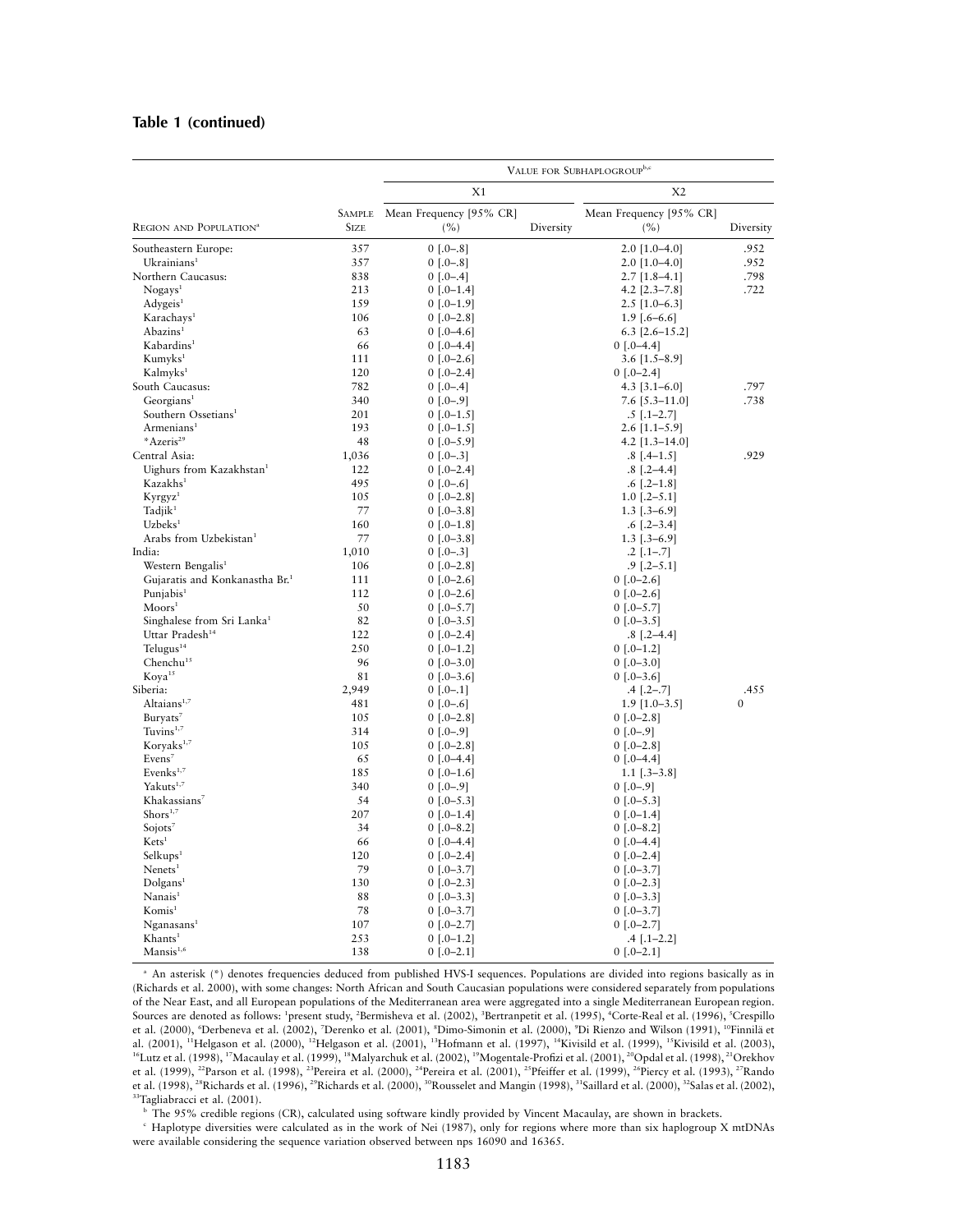## Table 2

| Control-Region and Coding-Region Variation of Haplogroup X mtDNAs |  |  |
|-------------------------------------------------------------------|--|--|
|                                                                   |  |  |

|                             | <b>CONTROL REGION SEQUENCE<sup>®</sup></b>                                                                                                                                                                                                                                                                                 |                                           |                                | CODING REGION SEQUENCE AND RFLP VARIATION <sup>b</sup>                                                                                                                                             |  |  |  |  |  |  |
|-----------------------------|----------------------------------------------------------------------------------------------------------------------------------------------------------------------------------------------------------------------------------------------------------------------------------------------------------------------------|-------------------------------------------|--------------------------------|----------------------------------------------------------------------------------------------------------------------------------------------------------------------------------------------------|--|--|--|--|--|--|
| <b>SEQUENCE<sup>c</sup></b> | 1111111111111111111111111111111<br>1122333445556666777888889000111122233333334444445555<br>747585567911423375573557982790089036037788945556783669<br>011333523048226897899070135922879890360857660688661572<br>935711142776019310521325304040072478164579652077710425<br>lckg w k<br>j<br>i<br>e e<br>u<br>ygmt<br>we<br>s |                                           |                                |                                                                                                                                                                                                    |  |  |  |  |  |  |
| CRS <sup>f</sup>            |                                                                                                                                                                                                                                                                                                                            |                                           |                                | G++--G+A-TGATT-+AAAC+T+TAC+TCAT+TCA++-+CATA-TGAATGTTT+                                                                                                                                             |  |  |  |  |  |  |
| et 216                      | $X1*$                                                                                                                                                                                                                                                                                                                      | 169 189 213 223 278                       | 146 152                        | $\mathbb T$<br>TC<br>$G +$<br>T A<br>$\ddot{}$<br>+ GAAT<br>CT                                                                                                                                     |  |  |  |  |  |  |
| eg 96                       | X1a                                                                                                                                                                                                                                                                                                                        | 104 136 189 223                           | 146 153                        | G<br>$\ddot{}$<br>${\mathbb G}$<br>T ATC+ A<br>$\mathbb{T}$ A $\,$ +<br>+CATG+ GGGT<br>CT<br>Т                                                                                                     |  |  |  |  |  |  |
| eg 818                      | X1a                                                                                                                                                                                                                                                                                                                        | 104 164 189 311                           | 146 153 183                    | $\ddot{}$<br>G<br>G<br>$\mathbb T$<br>$\mathbf T$<br>T A<br>+CATG+ GGAT<br>CT                                                                                                                      |  |  |  |  |  |  |
| et 146                      | X1a                                                                                                                                                                                                                                                                                                                        | 104 189                                   | 146 153                        | $G +$<br>$\mathbb T$<br>$\mathbb T$<br>$+ A$<br>G+ GGAT<br>CT<br>$C A +$<br>$\ddot{}$<br>$\ddot{}$<br>T                                                                                            |  |  |  |  |  |  |
| ir 143                      | X1a                                                                                                                                                                                                                                                                                                                        | 104 189                                   | 146 153                        | G<br>G<br>$\mathbb T$<br>$\mathbf T$<br>T A<br>$^{+}$<br>+CATG+ GGAT<br>CT                                                                                                                         |  |  |  |  |  |  |
| jo 924                      | X1a                                                                                                                                                                                                                                                                                                                        | 104 189                                   | 146 153                        | G<br>$\; +$<br>G<br>$\mathbb T$<br>$\mathbf T$<br>T A<br>+CATG+ GGAT<br>CT                                                                                                                         |  |  |  |  |  |  |
| kw 103                      | X1a                                                                                                                                                                                                                                                                                                                        | 104 189                                   | 146 153 195                    | G<br>$+$<br>G<br>T ATC+ A<br>$\mathbb T$<br>$T A +$<br>+CATG+ GGAT<br><b>CT</b>                                                                                                                    |  |  |  |  |  |  |
| eg 971                      | X1a                                                                                                                                                                                                                                                                                                                        | 104 189 223                               | 146 153                        | ${\mathbb G}$<br>T A<br>G<br>$+$<br>T<br>$\mathbf T$<br>+CATG+ GGGC<br>CT                                                                                                                          |  |  |  |  |  |  |
| mo 90E<br>mo E99            | X1a<br>X1a                                                                                                                                                                                                                                                                                                                 | 104 189 223<br>104 189 223                | 146 153<br>146 153             | T<br>T<br>$G +$<br>G<br>T A<br>+CGTG+ GGAT<br>TT<br>$G +$<br>GTG+ GG<br>TT                                                                                                                         |  |  |  |  |  |  |
| dr 09                       | X <sub>1</sub> b                                                                                                                                                                                                                                                                                                           | 126 189 223 278                           | 146 153 256                    | G++--A+A-CGACC++AAAC+T+TAC+TCGT+TCA++-+TACG+TAAATGTTC+                                                                                                                                             |  |  |  |  |  |  |
| eg 443                      | X <sub>1</sub> b                                                                                                                                                                                                                                                                                                           | 189 223 278                               | 146 153 256                    | $+$<br>Α<br>T ATC+ A<br>$\mathbf T$<br>$T A +$<br>+TACG+ AAAT<br>TC<br>G                                                                                                                           |  |  |  |  |  |  |
| mo C49                      | X1b                                                                                                                                                                                                                                                                                                                        | 189 223 278                               | 146 153 256                    | $T$ $C$ +<br>$\ddot{+}$<br>$\mathbf T$                                                                                                                                                             |  |  |  |  |  |  |
| mo A79                      | X <sub>1</sub> b                                                                                                                                                                                                                                                                                                           | 189 223 278 360                           | 146 153 256                    | $G +$<br>$\mathbb T$<br>Α<br>$\mathbf T$<br>TACG+ AA<br>TC<br>Α                                                                                                                                    |  |  |  |  |  |  |
| mo A17                      | X <sub>1</sub> b                                                                                                                                                                                                                                                                                                           | 93 189 223 278 360                        | 146 153 256                    | G<br>$\ddot{}$<br>$\mathbb T$<br>$\mathbf T$<br>$\mathbb{A}$<br>TACG+<br>TC                                                                                                                        |  |  |  |  |  |  |
| mo B64                      | X1b                                                                                                                                                                                                                                                                                                                        | 93 189 223 278 360<br>129 189 223 278 362 | 146 256<br>153 195 225 227     | $\mathbb T$<br>$T$ $C$ +<br>$\ddot{}$<br>$G -$<br>$\sim$                                                                                                                                           |  |  |  |  |  |  |
| le 938<br>tu 47             | $X2*$<br>$X2*$                                                                                                                                                                                                                                                                                                             | 129C 189 223 278                          | 153 195                        | G<br>$^{\rm +T}$<br>$\mathbb T$<br>$\mathbb T$<br>$G + -$<br>Α<br>$G +$<br>$^{+}$<br>$\overline{\phantom{a}}$<br>$+ A$<br>Т<br>$A+$<br>$^{+}$                                                      |  |  |  |  |  |  |
| ir 71                       | $X2*$                                                                                                                                                                                                                                                                                                                      | 187 189 223 278 380                       | 153 195 225                    | G<br>÷,<br>$\overline{\phantom{a}}$<br>G<br>Α<br>Α<br>$\mathbb T$<br>$\overline{+}$<br>$+T$                                                                                                        |  |  |  |  |  |  |
| alb 53                      | $X2*$                                                                                                                                                                                                                                                                                                                      | 189 192 223 278 292                       | 143 189 195 225 226 235        | $\mathbb T$<br>G<br>÷,<br>$+ - GA C + A$<br>Α<br>C<br>$T +$<br>$A+$<br>$\overline{+}$<br>$^{\rm +T}$                                                                                               |  |  |  |  |  |  |
| tu 208                      | $X2*$                                                                                                                                                                                                                                                                                                                      | 189 192 223 278 292                       | 143 195 225 226 235            | G<br>$C T+$<br>$\mathbb T$<br>GA<br>$+ A$<br>$\mathbb{A}$<br>$A+$<br>$\sim$<br>$\overline{\phantom{a}}$<br>Т<br>$-+$<br>$G+T$                                                                      |  |  |  |  |  |  |
| tu 296                      | $X2*$                                                                                                                                                                                                                                                                                                                      | 189 192A 223 278                          | 195                            | G<br>$\overline{\phantom{a}}$<br>GA<br>$+ A$<br>$\mathbb T$<br>$\mathbb{A}$<br>$CA+$<br>$\overline{+}$<br>$G+T$<br>GT<br>$+$                                                                       |  |  |  |  |  |  |
| be $50$                     | $X2*$                                                                                                                                                                                                                                                                                                                      | 189 223                                   | 195                            | G<br>Α<br>$+ A$<br>T<br>$\mathbb C$<br>$+$<br>$\overline{+}$<br>$G+$<br>$\mathbf T$<br>$\sim$<br>$+$<br>٠                                                                                          |  |  |  |  |  |  |
| ir 161<br>ir 282            | $X2*$<br>$X2*$                                                                                                                                                                                                                                                                                                             | 189 223 234 278<br>189 223 248 278        | 195 225<br>153 195             | G<br>$\mathbb T$<br>G<br>Α<br>CA<br>$\overline{\phantom{a}}$<br>$^{+}$<br>$+T$<br>G<br>i.<br>$\overline{\phantom{a}}$<br>G<br>Α<br>$\mathbb{A}$<br>$\pm\,{\rm T}$<br>$\mathbb T$<br>$\overline{1}$ |  |  |  |  |  |  |
| it 173                      | $X2*$                                                                                                                                                                                                                                                                                                                      | 189 223 248 278                           | 153 195                        | G<br>$\frac{1}{2}$<br>C<br>$\ddot{}$<br>$+$<br>$\mathbf T$<br>$\overline{+}$                                                                                                                       |  |  |  |  |  |  |
| it 74                       | $X2*$                                                                                                                                                                                                                                                                                                                      | 189 223 248 278                           | 153 195                        | $G -$<br>$\mathbb C$<br>$\mathbb T$<br>G<br>T<br>Α<br>$\overline{+}$<br>$\pm\,{\rm T}$<br>$\qquad \qquad -$<br>$\overline{+}$                                                                      |  |  |  |  |  |  |
| it $33$                     | $X2*$                                                                                                                                                                                                                                                                                                                      | 189 223 248 278                           | 153 195                        | $\mathbb C$<br>$\mathbb T$<br>G<br>$\frac{1}{2}$<br>$+ A$<br>T<br>$\ddot{}$<br>$\ddot{}$<br>$G+$<br>$+$                                                                                            |  |  |  |  |  |  |
| ar 175                      | $X2*$                                                                                                                                                                                                                                                                                                                      | 189 223 248 278                           | 153 195                        | $G + -$<br>G<br>$\overline{+}$<br>T<br>$A +$<br>$\ddot{}$<br>$\ddot{}$<br>$\overline{+}$<br>$G+T$<br>$\mathbb T$<br>$\qquad \qquad -$                                                              |  |  |  |  |  |  |
| ng 227                      | $X2*$                                                                                                                                                                                                                                                                                                                      | 189 223 248 278                           | 153 195 198 225                | $^+$<br>$\mathbb T$<br>$\overline{+}$<br>÷,                                                                                                                                                        |  |  |  |  |  |  |
| ir 224<br>ng 167            | $X2*$<br>$X2*$                                                                                                                                                                                                                                                                                                             | 189 223 248 278<br>189 223 248 278        | 153 195 225<br>153 195 225     | $\mathbb T$<br>G<br>$- G$<br>TA<br>$+$<br>Α<br>$\overline{1}$<br>$+T$<br>G<br>$\mathbb T$<br>$\overline{\phantom{a}}$<br>$\overline{\phantom{0}}$<br>G<br>$\ddot{}$<br>$\pm\,{\rm T}$              |  |  |  |  |  |  |
| ab 17                       | $X2*$                                                                                                                                                                                                                                                                                                                      | 189 223 248 278                           | 153 195 225                    | G<br>$\mathbb T$<br>G<br>$\overline{\phantom{a}}$<br>CA<br>$\ddot{}$<br>$\pm\,{\rm T}$<br>Α                                                                                                        |  |  |  |  |  |  |
| ab 31                       | $X2*$                                                                                                                                                                                                                                                                                                                      | 189 223 248 278                           | 153 195 225                    | $\mathbb T$<br>$- G$<br>$\mathbb{A}$<br>$\pm\,{\rm T}$<br>Α<br>$\overline{1}$                                                                                                                      |  |  |  |  |  |  |
| ab 44                       | $X2*$                                                                                                                                                                                                                                                                                                                      | 189 223 248 278                           | 153 195 225                    | G<br>$\overline{\phantom{a}}$<br>$\mathbb T$<br>$\overline{+}$<br>$+$                                                                                                                              |  |  |  |  |  |  |
| ad $67$                     | $X2*$                                                                                                                                                                                                                                                                                                                      | 189 223 248 278                           | 153 195 225                    | G<br>$\mathbb T$<br>÷,<br>$- G$<br>$\pm\,{\rm T}$<br>Α<br>$\overline{1}$                                                                                                                           |  |  |  |  |  |  |
| ad 79<br>ng <sub>2</sub>    | $X2*$<br>$X2*$                                                                                                                                                                                                                                                                                                             | 189 223 248 278<br>189 223 248 278        | 153 195 225<br>153 195 225     | $\mathbb T$<br>÷<br>G<br>Α<br>$+T$<br>$\overline{1}$<br>$\mathbb T$<br>Α<br>$\overline{+}$<br>$\ddot{}$                                                                                            |  |  |  |  |  |  |
| ng 264                      | $X2*$                                                                                                                                                                                                                                                                                                                      | 189 223 248 278                           | 153 195 225                    | G<br>÷,<br>$\mathbf T$<br>$\overline{+}$<br>$\ddot{}$                                                                                                                                              |  |  |  |  |  |  |
| ng 6                        | $X2*$                                                                                                                                                                                                                                                                                                                      | 189 223 248 278                           | 153 195 225                    | G<br>$\mathbb T$<br>$\overline{\phantom{a}}$<br>Α<br>Α<br>$\overline{1}$<br>$\ddot{}$                                                                                                              |  |  |  |  |  |  |
| ir 240                      | $X2*$                                                                                                                                                                                                                                                                                                                      | 189 223 248 278                           | 16527 153 195                  | G<br>$\frac{1}{2}$<br>$\overline{\phantom{a}}$<br>G<br>Α<br>CA<br>$\pm\,{\rm T}$<br>$\mathbb T$<br>$\overline{1}$                                                                                  |  |  |  |  |  |  |
| gr 34                       | $X2*$                                                                                                                                                                                                                                                                                                                      | 189 223 248 278                           | 16527 153 195 282              | G<br>÷,<br>$^+$<br>$\overline{1}$                                                                                                                                                                  |  |  |  |  |  |  |
| tu 196                      | $X2*$<br>$X2*$                                                                                                                                                                                                                                                                                                             | 189 223 248 278                           | 195<br>153 195 225 226 227     | $\mathbb T$<br>$G + - -$<br>$+$<br>GA<br>$+ A$<br>$+ C$<br>$+$<br>$\overline{+}$<br>$G+T$<br>$\sim$<br>T<br>$A +$<br>G<br>$\mathbb T$<br>$G -$<br>$\overline{\phantom{a}}$<br>$\overline{+}$       |  |  |  |  |  |  |
| ev 4076<br>it 4202          | $X2*$                                                                                                                                                                                                                                                                                                                      | 189 223 249 278<br>189 223 255 278        | 146 153 195 225 227            | Α<br>$\pm\,{\rm T}$<br>T T<br>$\mathbb T$<br>G<br>$\overline{\phantom{a}}$<br>Α<br>$+ A$<br>$\mathbb C$<br>$+ +$<br>$\overline{1}$<br>$G+$<br>$+$                                                  |  |  |  |  |  |  |
| it 204                      | $X2*$                                                                                                                                                                                                                                                                                                                      | 189 223 255 278                           | 146 153 195 225 227            | $\mathbb T$<br>G<br>G<br>$+ A$<br>T TA<br>$G+T$<br>$\overline{\phantom{a}}$<br>$\ddot{}$<br>$+ +$<br>$+$                                                                                           |  |  |  |  |  |  |
| gm 30                       | $X2*$                                                                                                                                                                                                                                                                                                                      | 189 223 256A 266 274 278 304 (390)        | 195                            | $G + -$<br>$\mathbf T$<br>GT<br>ATC+<br>$C$ T+ $C$<br>$G +$<br>$\overline{+}$                                                                                                                      |  |  |  |  |  |  |
| tu 83                       | $X2*$                                                                                                                                                                                                                                                                                                                      | 189 223 266 278                           | 153 195 225                    | $\mathsf{G} \mathsf{+} \mathsf{--} \;\; \mathsf{+} \;\; \mathsf{+} \;\; \mathsf{--} \;\; \mathsf{G}$<br>$\mathbb T$<br>$+ A$<br>$T$ $A$ +<br>$^{+}$<br>$A++$ +<br>$G+T$                            |  |  |  |  |  |  |
| tu 131                      | $X2*$                                                                                                                                                                                                                                                                                                                      | 189 223 266 278<br>189 223 274 278        | 153 195 225 226                | T TA<br>$\mathbb T$<br>$G - - + - GA$<br>$+ A$<br>$CA++$ +<br>$G+T$<br>$+$<br>$+$                                                                                                                  |  |  |  |  |  |  |
| le 376<br>gr 70             | $X2*$<br>$X2*$                                                                                                                                                                                                                                                                                                             | 189 223 278                               | 195<br>153 195                 | G<br>$G +$<br>TC+ A<br>$G+$<br>$^{+}$<br>$G + -$<br>$+ - G$<br>$+$<br>AC T A $+$<br>$A+$<br>$G+T$<br>$\mathbf T$<br>$+$                                                                            |  |  |  |  |  |  |
| alb 128                     | $X2*$                                                                                                                                                                                                                                                                                                                      | 189 223 278                               | 143 195 225 227                | $\mathbb T$<br>$G + - - -$<br>$-$ GA C+ A<br>$A +$<br>$++++-+$<br>$^{\rm +T}$                                                                                                                      |  |  |  |  |  |  |
| ir 241                      | $X2*$                                                                                                                                                                                                                                                                                                                      | 189 223 278                               | 153 195                        | G<br>$\mathbb T$<br>$G -$<br>$+ -$<br>Α<br>C<br>$\pm\,{\rm T}$<br>$^{+}$                                                                                                                           |  |  |  |  |  |  |
| tu 265                      | $X2*$                                                                                                                                                                                                                                                                                                                      | 189 223 278                               | 153 195                        | $G + -$<br>$+$ - GA $+$ A AC<br>$A +$<br>Α<br>$^{\rm +T}$<br>$\mathbb T$<br>$^{+}$                                                                                                                 |  |  |  |  |  |  |
| ng 144                      | $X2*$                                                                                                                                                                                                                                                                                                                      | 189 223 278                               | 153 195 198 225                | $\mathbb T$<br>G<br>Α<br>$^+$<br>$\overline{\phantom{a}}$<br>$\overline{1}$                                                                                                                        |  |  |  |  |  |  |
| tu 212<br>ir 267            | $X2*$<br>$X2*$                                                                                                                                                                                                                                                                                                             | 189 223 278<br>189 223 278                | 153 195 225<br>153 195 225 226 | $\mathbb T$<br>$G + -$<br>$- + -$<br>GA<br>T TA +<br>+ A<br>$A++$ +<br>$G+T$<br>$G -$<br>$+ -$                                                                                                     |  |  |  |  |  |  |
| fr <sub>53</sub>            | $X2*$                                                                                                                                                                                                                                                                                                                      | 189 223 278                               | 16527 153 195                  | Α<br>TAC<br>$^{\rm +T}$<br>$\mathbb T$<br>$^{+}$<br>$G + -$<br>$^+$<br>GA<br>$A +$<br>$^{\rm +T}$<br>$\mathbb T$<br>$^{+}$<br>Α<br>$^{+}$                                                          |  |  |  |  |  |  |
| ir 254                      | $X2*$                                                                                                                                                                                                                                                                                                                      | 189 223 278                               | 195                            | $G -$<br>$+ - G T$<br>$\mathbb T$<br>Α<br>CA<br>$^{+}$<br>$G+T$<br>Α                                                                                                                               |  |  |  |  |  |  |
| le 547                      | $X2*$                                                                                                                                                                                                                                                                                                                      | 189 223 278                               | 195                            | $G -$<br>$\equiv$<br>G<br>$\mathbb T$<br>Α<br>C<br>$^{+}$<br>$G+T$                                                                                                                                 |  |  |  |  |  |  |
| le 550                      | $X2*$                                                                                                                                                                                                                                                                                                                      | 189 223 278                               | 195                            | G<br>$\overline{\phantom{a}}$<br>$\mathbb T$<br>$\,$ A<br>C<br>$\ddot{\phantom{1}}$<br>$\! +$                                                                                                      |  |  |  |  |  |  |
| tu 264<br>jo 992            | $X2*$<br>$X2*$                                                                                                                                                                                                                                                                                                             | 189 223 278<br>189 223 278 293            | 195<br>146 153                 | $G = -$<br>$\mathbb{G}+\mathbb{T}$<br>${\mathbb G}{\mathbb T}$<br>$+ - GA$<br>$+ A$<br>$C$ T+ $C$<br>$\; +$<br>Т<br>- A<br>$G =$<br>G<br>$-TG$ T<br>Α<br>TA CC<br>Α                                |  |  |  |  |  |  |
| le 936                      | $X2*$                                                                                                                                                                                                                                                                                                                      | 189 223 278 311 357                       | 153 195 225 227                | +CATG+TGAAT TTT<br>$\mathbb T$<br>G<br>$\overline{\phantom{a}}$<br>$^{\rm +T}$<br>$^{+}$                                                                                                           |  |  |  |  |  |  |
| ad $40$                     | $X2*$                                                                                                                                                                                                                                                                                                                      | 189 223 278 311G                          | 153 195 198 249d               | $\mathbb{T}^+$<br>$\mathbb T$<br>$\equiv$<br>G<br>Α<br>$^{+}$                                                                                                                                      |  |  |  |  |  |  |
| sy 289                      | $X2*$                                                                                                                                                                                                                                                                                                                      | 189 223 278 335                           | 195                            | ${\mathbb G}{\mathbb T}$<br>$\overline{\phantom{a}}$<br>$\mathbf T$<br>C<br>$G$ $-$<br>$^{+}$<br>$+ A$<br>T+ CA<br>$\ddot{\phantom{1}}$<br>$\begin{array}{c} + \end{array}$                        |  |  |  |  |  |  |
| kw 148                      | $X2*$                                                                                                                                                                                                                                                                                                                      | 189 223 278 344                           | 153 195                        | $\mathbb T$<br>$G + -$<br>$+ A$<br>Α<br>$\ddot{}$<br>$^{+}$<br>$\sim$<br>$\overline{+}$<br>$\ddot{}$<br>$\! + \!\!\!\!$                                                                            |  |  |  |  |  |  |
| sa 844                      | $X2*$                                                                                                                                                                                                                                                                                                                      | 189 223 278 344                           | 153 195 225                    | $\mathbb T$<br>$G -$<br>T<br>$+$<br>Α<br>$\overline{+}$<br>$G+$<br>$\overline{\phantom{a}}$                                                                                                        |  |  |  |  |  |  |
| it 154                      | $X2*$                                                                                                                                                                                                                                                                                                                      | 189 223 278 344                           | 153 195 225                    | $\mathbb T$<br>$G+- - + - G$<br>TA +<br>$CA + +$<br>$+ A$<br>$^{\rm +T}$                                                                                                                           |  |  |  |  |  |  |

 $\left( continued\right)$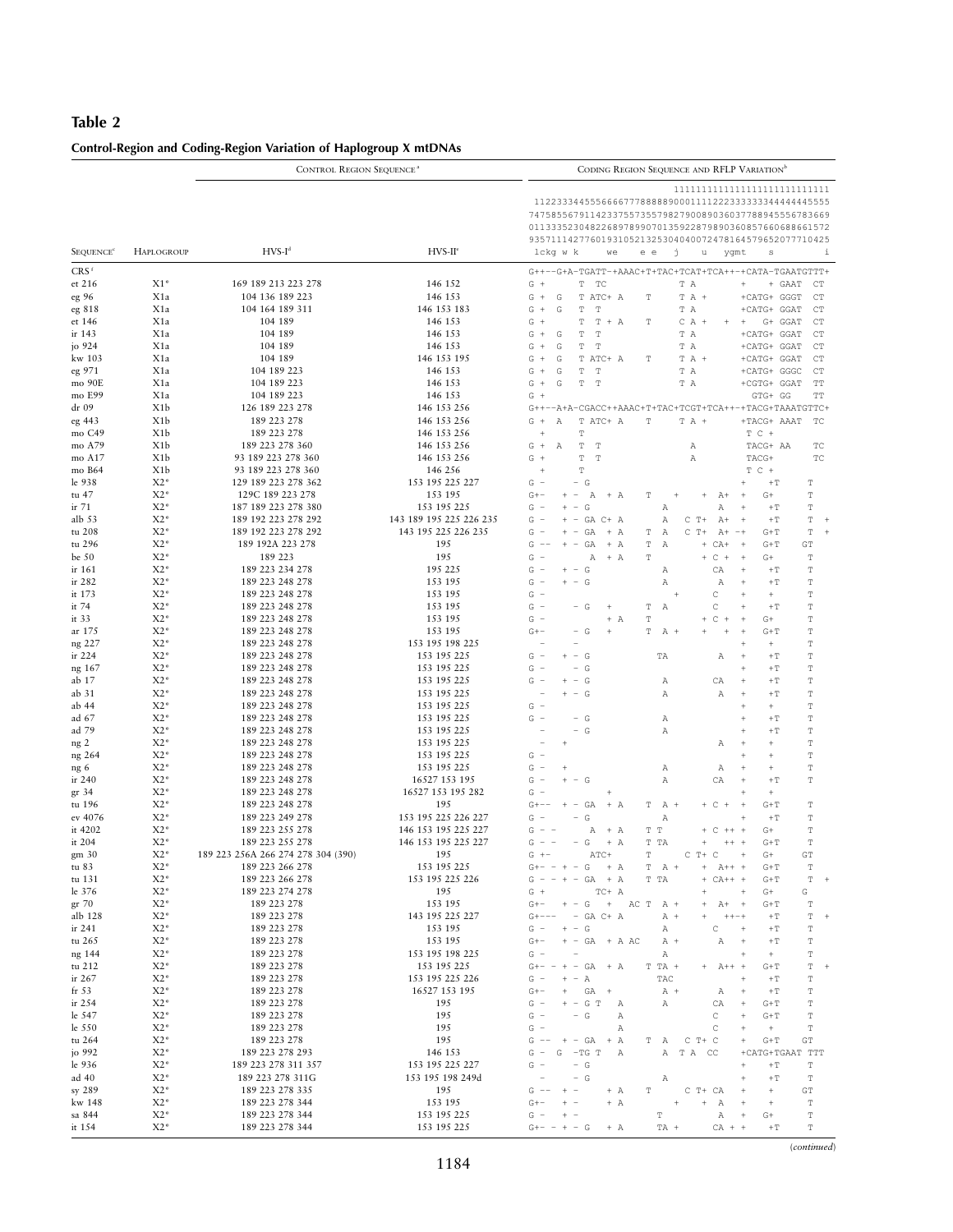# Table 2 (continued)

|                             | <b>CONTROL REGION SEQUENCE<sup>a</sup></b> |                                            | CODING REGION SEQUENCE AND RFLP VARIATION <sup>b</sup> |                                                                                                                                                                                                                                                                                            |  |  |  |  |  |
|-----------------------------|--------------------------------------------|--------------------------------------------|--------------------------------------------------------|--------------------------------------------------------------------------------------------------------------------------------------------------------------------------------------------------------------------------------------------------------------------------------------------|--|--|--|--|--|
|                             |                                            | $HVS-Id$                                   | $HVS-Hc$                                               | 1122333445556666777888889000111122233333334444445555<br>747585567911423375573557982790089036037788945556783669<br>011333523048226897899070135922879890360857660688661572<br>935711142776019310521325304040072478164579652077710425<br>lckg w k<br>j<br>i<br>we<br>e e<br>u<br>$\mathtt{s}$ |  |  |  |  |  |
| <b>SEQUENCE<sup>®</sup></b> | <b>HAPLOGROUP</b>                          |                                            |                                                        | ygmt                                                                                                                                                                                                                                                                                       |  |  |  |  |  |
| it 4327                     | $X2*$                                      | 189 223 278 344                            | 16519 153 195 225 226                                  | $G -$<br>$+ - G$<br>$+ A$<br>T TAC<br>$\ddot{}$<br>$A+$<br>$+$<br>$G+T$<br>T<br>$\,$ + $\,$                                                                                                                                                                                                |  |  |  |  |  |
| os 107<br>kw 172            | $X2*$<br>$X2*$                             | 189 261 278<br>189 261 278                 | 153 195 225<br>153 195 225                             | G<br>$\overline{\phantom{a}}$<br>G<br>$+ A$<br>T TA<br>$^{\mathrm{+}}$<br>$+$<br>$\pm\,{\rm T}$<br>$\mathbf T$<br>$\overline{\phantom{a}}$<br>G<br>$\sim$<br>$- + -$<br>GA<br>$+ A$<br>$\mathbb{A}$<br>$A + +$<br>$\pm\,{\rm T}$<br>$\mathbb T$                                            |  |  |  |  |  |
| le 1056                     | $X2*$                                      | 189 266 278                                | 64 153 195 225 226                                     | G<br>$\sim$<br>G<br>$+T$<br>$\mathbb T$<br>$\overline{1}$                                                                                                                                                                                                                                  |  |  |  |  |  |
| kw 237                      | $X2*$                                      | 189 278                                    | 153 195 225                                            | G<br>$\mathbb T$<br>$\sim$<br>$+ A$<br>$A + +$<br>$\pm\,{\rm T}$<br>$G + -$<br>T TA +<br>$+$                                                                                                                                                                                               |  |  |  |  |  |
| it $8$                      | $X2*$                                      | 189 278                                    | 153 195 225                                            | Ċ<br>$\mathbb T$<br>G<br>$+$ +<br>$G + -$<br>÷<br>$\ddot{}$<br>$\sim$<br>$^{+}$<br>TA +<br>$^{+}$                                                                                                                                                                                          |  |  |  |  |  |
| jo 761                      | $X2*$                                      | 69 157 186 189 223 278 352                 | 195 295                                                | C<br>G<br>G<br>$+T$<br>T<br>$\overline{\phantom{a}}$<br>$\overline{1}$                                                                                                                                                                                                                     |  |  |  |  |  |
| ir 404                      | $X2*$<br>$X2*$                             | 86 162 179 189 223 278 357                 | 153 195 225                                            | $\mathbb T$<br>$\sim$<br>G<br>$T T A +$<br>G<br>$+ +$<br>$\pm\,{\rm T}$<br>$G + -$<br>$+ A$<br>$+$                                                                                                                                                                                         |  |  |  |  |  |
| ng 68<br>tu 145             | $X2*$                                      | 93 189 223 248 278<br>93 189 223 278       | 153 195 225<br>153 195 225                             | $\mathbb T$<br>G<br>$\pm\,{\rm T}$<br>$\overline{\phantom{a}}$<br>G<br>Α<br>$\overline{1}$<br>$\mathbb T$<br>T TA<br>$G+T$<br>$G + -$<br>$\sim$<br>G<br>$+ A$<br>$A++$<br>$+$                                                                                                              |  |  |  |  |  |
| ho 78                       | X <sub>2</sub> b                           | 129 189 223 278                            | 153 195 225 226                                        | A<br>$+AA$<br>$\ddot{}$                                                                                                                                                                                                                                                                    |  |  |  |  |  |
| mo E26                      | X <sub>2</sub> b                           | 173 189 223 278                            | 146 153 195 225 226                                    | $\ddot{}$                                                                                                                                                                                                                                                                                  |  |  |  |  |  |
| tu 42                       | X <sub>2</sub> b                           | 175 189 223 278                            | 153 195 225 226                                        | G<br>÷,<br>Α<br>$^{++AA}$<br>$-T+T$ C<br>$\ddot{}$                                                                                                                                                                                                                                         |  |  |  |  |  |
| it 13                       | X <sub>2</sub> b                           | 179 181 189 223 278                        | 153 195 225                                            | G<br>$\overline{\phantom{a}}$<br>$\mathbb{A}$<br>$++ A$<br>$\overline{\phantom{a}}$<br>$+T$ C<br>$\ddot{}$<br>$++$<br>$\ddot{}$                                                                                                                                                            |  |  |  |  |  |
| ev 4107                     | X <sub>2</sub> b                           | 189 223 234 278                            | 153 195 225 226                                        | G<br>÷,<br>$\ddot{}$                                                                                                                                                                                                                                                                       |  |  |  |  |  |
| alg R34<br>mo B45           | X <sub>2</sub> b<br>X <sub>2</sub> b       | 189 223 239 278 301<br>189 223 248 278 294 | 153 195 225 226 (357)<br>153 195 225 226               | $\ddot{}$<br>$\ddot{+}$                                                                                                                                                                                                                                                                    |  |  |  |  |  |
| cz 63                       | X <sub>2</sub> b                           | 189 223 278                                | 150 153 195 225 226                                    | $G -$<br>$G+$<br>Α<br>Α<br>$++AA$<br>$-T+T$ C                                                                                                                                                                                                                                              |  |  |  |  |  |
| es 15                       | X <sub>2</sub> b                           | 189 223 278                                | 153 195 225 226                                        | $G -$<br>$++AG$<br>$-T+$<br>$G +$                                                                                                                                                                                                                                                          |  |  |  |  |  |
| sy 184                      | X <sub>2</sub> b                           | 189 223 278                                | 153 195 225 226                                        | $G =$<br>$++AA$<br>$-T+T$ C<br>Α<br>$\ddot{}$                                                                                                                                                                                                                                              |  |  |  |  |  |
| alg R47                     | X <sub>2</sub> b                           | 189 223 278 316T                           | 153 195 225                                            | $\overline{a}$<br>÷<br>$\ddot{}$                                                                                                                                                                                                                                                           |  |  |  |  |  |
| hu 16                       | X <sub>2</sub> b                           | 189 278 355 365                            | 153 195 225 226 275                                    | $G -$<br>Α<br>++ A<br>$-$ +T $C$<br>$\ddot{}$                                                                                                                                                                                                                                              |  |  |  |  |  |
| ukr<br>mo D17               | X <sub>2</sub> b<br>X <sub>2</sub> b       | 86 189 223 278<br>93 189 223 278           | 153 195 198 225<br>153 195 225 226                     | G<br>$\overline{\phantom{a}}$<br>$G+$<br>÷,<br>$^{+}$                                                                                                                                                                                                                                      |  |  |  |  |  |
| tu 77                       | X <sub>2</sub> b                           | 93 189 223 278 292                         | 146 153 195 225 226                                    | $G+$<br>$G -$<br>Α<br>$++{\rm AA}$<br>$-T+T$ C                                                                                                                                                                                                                                             |  |  |  |  |  |
| sw 44                       | X2c                                        | 108 189 223 255 278                        | 153 195 225 227                                        | G<br>C<br>$\ddot{+}$                                                                                                                                                                                                                                                                       |  |  |  |  |  |
| es 39                       | X2c                                        | 108 189 223 255 278 298                    | 153 195 225 227                                        | -G+A-TGATC++AAAC+T+CAC+TCAT+TCA++-+CATG+TGAATGTTT+<br>$G + -$                                                                                                                                                                                                                              |  |  |  |  |  |
| sw 18                       | X2c                                        | 108 189 223 255 278 311                    | 153 195 225 227                                        | G<br>C<br>$G+$                                                                                                                                                                                                                                                                             |  |  |  |  |  |
| kir 16m                     | X2c                                        | 189 223 255 278                            | 153 195 198 225                                        | $\mathbb C$<br>G<br>Ĭ.<br>$\; +$<br>$\ddot{+}$<br>$\sim$                                                                                                                                                                                                                                   |  |  |  |  |  |
| ng 250<br>es 314            | X2c<br>X <sub>2c</sub>                     | 189 223 255 278<br>189 223 255 278         | 153 195 198 225<br>153 195 225                         | $\mathsf{C}$<br>G<br>$\! + \!\!\!\!$<br>T C<br>$G + -$<br>$+ A$<br>$G+$<br>$++$<br>$\overline{1}$                                                                                                                                                                                          |  |  |  |  |  |
| alb 124                     | X2c                                        | 189 223 255 278 300 311                    | 153 195 225                                            | $\mathbb C$<br>G<br>$C+$ A<br>$+ +$<br>$\overline{+}$<br>$^{+}$                                                                                                                                                                                                                            |  |  |  |  |  |
| arb 60                      | X2c                                        | 93 189 223 249 255 278                     | 153 195 225 227                                        | $\mathbb C$<br>G<br>$\ddot{}$<br>$\sim$                                                                                                                                                                                                                                                    |  |  |  |  |  |
| tu 144                      | X <sub>2</sub> d                           | 111 189 223 278                            | 185 195                                                | $A -$<br>$+ G$<br>C<br>$G +$<br>G<br>Α                                                                                                                                                                                                                                                     |  |  |  |  |  |
| ir 347                      | X <sub>2</sub> d                           | 133 189 223 278                            | 195 204                                                | G<br>$A -$<br>$+ G$<br>$+$ +<br>$\ddot{}$                                                                                                                                                                                                                                                  |  |  |  |  |  |
| mo C16<br>it 350            | X <sub>2</sub> d<br>X <sub>2</sub> d       | 189 192 223 278<br>189 192 223 278         | 195 207<br>195 207                                     | Α<br>$\ddot{}$<br>$+ G$<br>$+C+$<br>$\ddot{}$                                                                                                                                                                                                                                              |  |  |  |  |  |
| it $80$                     | X <sub>2</sub> d                           | 189 215 223 278                            | 195                                                    | $A -$<br>Α<br>G<br>$\overline{\phantom{a}}$<br>Α<br>$+ G$<br>$\mathbb C$                                                                                                                                                                                                                   |  |  |  |  |  |
| it $82$                     | X <sub>2</sub> d                           | 189 215 223 278                            | 195                                                    | G<br>$\overline{\phantom{a}}$<br>Α<br>$\,$ + $\,$<br>C<br>$\ddot{}$                                                                                                                                                                                                                        |  |  |  |  |  |
| it 101                      | X <sub>2</sub> d                           | 189 223 278                                | 195 204 207                                            | G<br>$G$ $C+$ $G$<br>$+C+$<br>$\sim$                                                                                                                                                                                                                                                       |  |  |  |  |  |
| ad 37                       | X <sub>2</sub> d                           | 189 223 278                                | 195 204 207                                            | G<br>G<br>$\overline{\phantom{a}}$                                                                                                                                                                                                                                                         |  |  |  |  |  |
| kr 71                       | X <sub>2</sub> d                           | 189 223 278                                | 195 204 207                                            | G<br>G<br>$\overline{\phantom{a}}$                                                                                                                                                                                                                                                         |  |  |  |  |  |
| go 57<br>ab <sub>21</sub>   | X <sub>2</sub> d<br>X <sub>2</sub> d       | 189 223 278<br>189 223 278 295             | 204 207<br>195 204 207                                 | G<br>$+C+$<br>$A -$<br>$+$<br>G<br>$\ddot{}$<br>G<br>G<br>$\overline{\phantom{a}}$<br>$\ddot{}$                                                                                                                                                                                            |  |  |  |  |  |
| ho 83                       | X <sub>2</sub> d                           | 189 223 278 299                            | 195                                                    | G<br>$\overline{\phantom{a}}$<br>G<br>$+ G$<br>C<br>$G +$                                                                                                                                                                                                                                  |  |  |  |  |  |
| tu 162                      | X <sub>2</sub> d                           | 189 223 278 326                            | 195 204 207                                            | $+C+$<br>$A -$<br>G<br>$+$<br>G<br>$G +$                                                                                                                                                                                                                                                   |  |  |  |  |  |
| jo 958                      | X <sub>2</sub> d                           | 189 223 278 352                            | 195                                                    | G<br>G<br>$\mathbb C$<br>$\mathbb T$<br>$\sim$<br>$\ddot{}$<br>C<br>$\! + \!\!\!\!$                                                                                                                                                                                                        |  |  |  |  |  |
| ku 31                       | X <sub>2</sub> d                           | 92 185 189 223 278                         | 195 204 207                                            | $G -$<br>G<br>$\ddot{}$                                                                                                                                                                                                                                                                    |  |  |  |  |  |
| ar 31                       | X <sub>2</sub> d                           | 93 189 223 278                             | 195 204 207                                            | $A -$<br>$G$ $C+$ $G$<br>$+C+$<br>$G+$<br>$\ddot{}$                                                                                                                                                                                                                                        |  |  |  |  |  |
| ku 26<br>ku 14              | X <sub>2e</sub><br>X <sub>2</sub> e        | 124 189A 223 278<br>129 189 223 265 278    | 153 195 225<br>153 195                                 | $G -$<br>$\mathsf{C}$<br>$^+$<br>GC<br>$\ddot{\phantom{1}}$<br>$G -$<br>T<br>$^+$<br>GC<br>$\ddot{+}$                                                                                                                                                                                      |  |  |  |  |  |
| ku 39                       | X <sub>2</sub> e                           | 172 189 223 278                            | 153 195                                                | $G -$<br>$\mathbb T$<br>$\ddot{+}$<br>$^+$<br>$\mathsf{GC}$                                                                                                                                                                                                                                |  |  |  |  |  |
| $g_0$ 3                     | X <sub>2</sub> e                           | 189 223 234 250 278                        | 153 195                                                | $\mathbb T$<br>$G + -$<br>A C+<br>T<br>$G+$<br>GC<br>$\overline{+}$<br>$^{+}$<br>$\ddot{}$                                                                                                                                                                                                 |  |  |  |  |  |
| go 78                       | X <sub>2</sub> e                           | 189 223 264 278                            | 153 195                                                | $G + -$<br>A C+ A<br>$C$ T<br>$\mathbb T$<br>GC<br>$\ddot{}$<br>$\overline{1}$                                                                                                                                                                                                             |  |  |  |  |  |
| go 28                       | X <sub>2</sub> e                           | 189 223 278                                | 153 195                                                | $+ A$<br>$\mathop{\rm \,c}\nolimits$<br>$\mathbb T$<br>$G -$<br>$\ddot{+}$<br>$^+$<br>$\mathsf{GC}$                                                                                                                                                                                        |  |  |  |  |  |
| eg 596                      | X <sub>2</sub> e                           | 189 223 278                                | 153 195                                                | $G -$<br>$\mathbb T$<br>Α<br>$\ddot{\phantom{1}}$<br>$^+$<br>GC                                                                                                                                                                                                                            |  |  |  |  |  |
| kr 18<br>ir 184             | X <sub>2</sub> e<br>X <sub>2</sub> e       | 189 223 278<br>189 223 278                 | 153 195<br>153 195                                     | $G -$<br>$\mathbb T$<br>GC<br>$\ddot{\phantom{1}}$<br>$\begin{array}{c} + \end{array}$<br>$G -$<br>$\mathbb T$<br>$\ddot{}$<br>$^+$<br>$\mathsf{GC}$                                                                                                                                       |  |  |  |  |  |
| ar 118                      | X <sub>2</sub> e                           | 189 223 278                                | 153 195                                                | $G -$<br>$\mathbb T$<br>$\mathbb C$<br>A C+<br>$\ddot{}$<br>AC<br>$\ddot{}$                                                                                                                                                                                                                |  |  |  |  |  |
| alt 81                      | X <sub>2e</sub>                            | 189 223 278                                | 153 195                                                | $G -$<br>$\mathbb T$<br>$\mathsf{GC}$<br>СТ<br>$\ddot{}$                                                                                                                                                                                                                                   |  |  |  |  |  |
| alt 161                     | X <sub>2</sub> e                           | 189 223 278                                | 153 195                                                | $G -$<br>$\begin{matrix} C & T \end{matrix}$<br>$\mathbb T$<br>$\mathsf{GC}$<br>$\begin{array}{c} + \end{array}$                                                                                                                                                                           |  |  |  |  |  |
| alt 171                     | X <sub>2</sub> e                           | 189 223 278                                | 153 195                                                | $G -$<br>$\mathbb C$ T<br>$\mathbb T$<br>$\mathbb{G}$<br>$\ddot{}$                                                                                                                                                                                                                         |  |  |  |  |  |
| alt 188                     | X <sub>2</sub> e                           | 189 223 278                                | 153 195                                                | $\mathbb T$<br>$C$ T<br>$\overline{\phantom{a}}$<br>GC<br>$\begin{array}{c} + \end{array}$                                                                                                                                                                                                 |  |  |  |  |  |
| alt 208<br>gm 168           | X <sub>2</sub> e<br>X <sub>2</sub> e       | 189 223 278<br>189 223 278                 | 153 195<br>153 195                                     | $G -$<br>С<br>$\mathbb T$<br>$\mathbb T$<br>$^+$<br>$\mathbb T$<br>$G + -$<br>A C+<br>C T<br>$G+$<br>$\mathsf{GC}$<br>$\begin{array}{c} + \end{array}$<br>$\overline{+}$<br>$\overline{1}$                                                                                                 |  |  |  |  |  |
| gm 42                       | X <sub>2</sub> e                           | 189 223 278                                | 153 195                                                | $G -$<br>T<br>$+$<br>$^+$<br>GC                                                                                                                                                                                                                                                            |  |  |  |  |  |
| gm <sub>6</sub>             | X <sub>2</sub> e                           | 189 223 278                                | 153 195                                                | G<br>$\mathbb T$<br>$\sim$ $-$<br>$C +$<br>${\tt AC}$<br>$\mathbb{C}$ T<br>$^+$<br>GC<br>$\ddot{}$                                                                                                                                                                                         |  |  |  |  |  |
| go 111                      | X <sub>2</sub> e                           | 189 223 278                                | 153 195                                                | G<br>$\mathbb T$<br>$+$ A<br>$C$ T<br>$\ddot{}$<br>$\mathsf{GC}$<br>$\overline{\phantom{a}}$                                                                                                                                                                                               |  |  |  |  |  |
| go 60                       | X <sub>2</sub> e                           | 189 223 278                                | 153 195                                                | $\mathbb T$<br>$G -$<br>$C +$<br>С<br>GC<br>$\ddot{}$                                                                                                                                                                                                                                      |  |  |  |  |  |
| alt 17                      | X <sub>2e</sub>                            | 189 223 278                                | 153 195                                                | $\mathbb T$<br>$\mathsf{GC}$<br>$G -$<br>$\ddot{+}$                                                                                                                                                                                                                                        |  |  |  |  |  |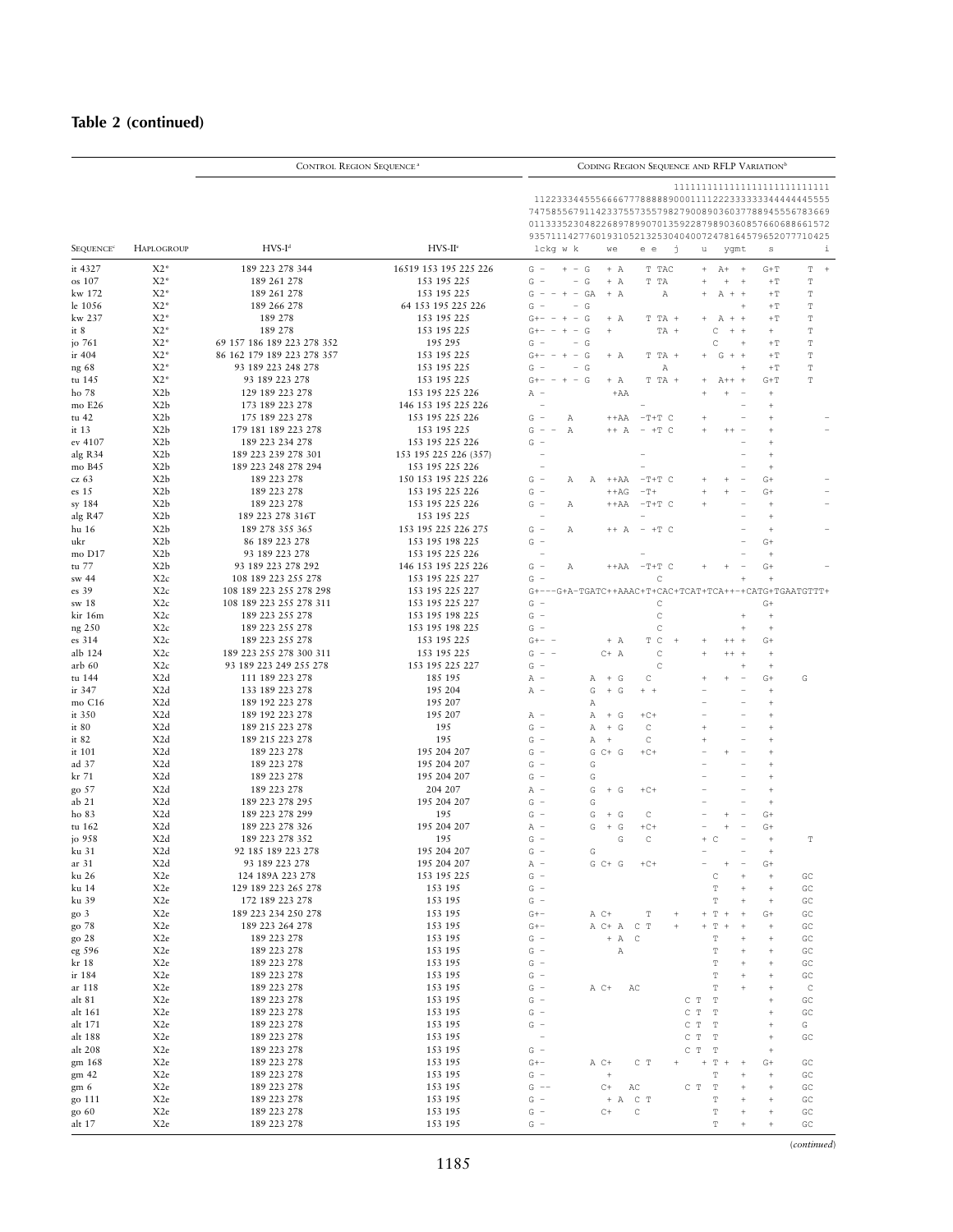#### **Table 2 (continued)**

|                             |                   | <b>CONTROL REGION SEQUENCE<sup>a</sup></b> |                               | CODING REGION SEQUENCE AND RFLP VARIATION <sup>b</sup> |                                                                                                                                                                                                                                     |             |                |                               |                 |                 |                      |
|-----------------------------|-------------------|--------------------------------------------|-------------------------------|--------------------------------------------------------|-------------------------------------------------------------------------------------------------------------------------------------------------------------------------------------------------------------------------------------|-------------|----------------|-------------------------------|-----------------|-----------------|----------------------|
| <b>SEQUENCE<sup>®</sup></b> | <b>HAPLOGROUP</b> | $HVS-Id$                                   | $HVS-Hc$                      | lckg w k                                               | 1122333445556666777888889000111122233333334444445555<br>7475855679114233755735579827900890360377889455567<br>011333523048226897899070135922879890360857660688661572<br>935711142776019310521325304040072478164579652077710425<br>we | e e         | ń<br>u         |                               | ygmt            | $\mathbbmss{S}$ | $\dot{1}$            |
| go 6                        | X <sub>2e</sub>   | 189 223 278                                | 153 195                       | $G -$                                                  | $C+$ A                                                                                                                                                                                                                              | $C$ T       |                | $+$ T<br>$+$                  | $\ddot{+}$      | $G+$            | GC                   |
| gm 120                      | X <sub>2e</sub>   | 189 223 278                                | 153 195                       | G<br>$\hspace{0.1mm}-\hspace{0.1mm}$                   | $C +$                                                                                                                                                                                                                               | C           |                | T                             |                 | $\ddot{}$       | GC                   |
| alt 43                      | X <sub>2e</sub>   | 189 223 278                                | 153 195                       |                                                        |                                                                                                                                                                                                                                     |             | C<br>T         | $\mathbb T$                   |                 | $\ddot{}$       | GC                   |
| alt 16                      | X <sub>2e</sub>   | 189 223 278                                | 153 195 215                   |                                                        |                                                                                                                                                                                                                                     |             | C<br>T         | $\mathbb T$                   |                 | $\ddot{}$       | GC                   |
| es 167                      | X <sub>2e</sub>   | 189 223 278                                | 153 195 225                   | G<br>$\overline{\phantom{a}}$                          |                                                                                                                                                                                                                                     |             | T C            | T                             | $\ddot{+}$      | $\ddot{}$       | GC                   |
| es 297                      | X <sub>2e</sub>   | 189 223 278                                | 153 195 225                   | $G+- -$                                                | $^{++}$<br>$\mathbb{A}$<br>Α                                                                                                                                                                                                        | $+T$<br>$+$ | $\overline{+}$ | T                             | $+$<br>$+$      | $+$             | GC<br>$\overline{+}$ |
| ir 304                      | X <sub>2e</sub>   | 189 223 278                                | 195 207                       | G                                                      | $\mathbb{A}$                                                                                                                                                                                                                        |             |                | T                             |                 | $G+$            | AC                   |
| cz 55                       | X <sub>2e</sub>   | 189 223 278 316                            | 195                           | G<br>$\hspace{0.1em} -\hspace{0.1em} -\hspace{0.1em}$  | $A + A$                                                                                                                                                                                                                             | T           | $C T+$         | $\mathbb T$                   | $+$<br>$+$      | $G+$            | AC                   |
| gm 164                      | X <sub>2e</sub>   | 189 223 278 316                            | 195                           | G<br>$\sim$                                            | $C+$ A                                                                                                                                                                                                                              | T           | $C$ $C+$       | $\mathbb T$<br>$\pm$          | $\ddot{}$       | $G+$            | AC                   |
| gm 66                       | X <sub>2</sub> e  | 189 223 278 316                            | 195                           |                                                        | $G+---G+A-TGATC++AAAC+T+TAC+TTAC+TTA++$                                                                                                                                                                                             |             |                |                               |                 |                 | -+CATG+TGAATACTT+    |
| gm 96                       | X <sub>2e</sub>   | 189 223 278 316                            | 195                           | G<br>$\overline{\phantom{a}}$                          | $\pm$                                                                                                                                                                                                                               | T           | $C$ $C+$ T     |                               |                 | $\ddot{+}$      | AC                   |
| ir 81                       | X <sub>2e</sub>   | 189 223 278 316                            | 195                           | G<br>$\overline{\phantom{a}}$                          | $\mathbb{A}$                                                                                                                                                                                                                        |             |                | T                             | $\ddot{}$       | $\! +$          | AC                   |
| kw 225                      | X <sub>2e</sub>   | 189 223 278 316 319 368                    | 195 207                       | G<br>$\hspace{0.1mm}-\hspace{0.1mm}$                   | $A + A$                                                                                                                                                                                                                             |             | $C$ T+ T       |                               | $+$             | $+$             | AC                   |
| sa 1159                     | X <sub>2e</sub>   | 189 223 278 325                            | 152 153 195                   | G<br>$\sim$                                            |                                                                                                                                                                                                                                     |             |                | T                             | $\ddot{+}$      | $+$             | $\mathbb{C}$         |
| alt 61                      | X <sub>2e</sub>   | 189 223 278 380                            | 153 195                       | G<br>$\sim$                                            |                                                                                                                                                                                                                                     |             |                | T                             | $+$             | $G+$            | GC                   |
| gr <sub>5</sub>             | X <sub>2e</sub>   | 189A 223 257 271 278                       | 16533 16535 16537 153 195 225 | $G + -$                                                | A<br>$+$                                                                                                                                                                                                                            | Т<br>T      | $+$            | C                             | $++ +$          | $G+$            | GC                   |
| gr 95                       | X <sub>2e</sub>   | 189A 223 278                               | 195 225                       | $G + - - -$                                            | $\mathbb{A}$<br>$\ddot{}$                                                                                                                                                                                                           |             | C<br>$T+$      | $\mathsf{C}$                  | $++++$          | $G+$            | GC                   |
| it 56                       | X <sub>2e</sub>   | 93 189 223 265 278                         | 153 195                       | $A -$                                                  | $+ A$                                                                                                                                                                                                                               | T           |                | T<br>$+$                      | $+$             | $G+$            | $\mathsf{C}$         |
| it $57$                     | X <sub>2e</sub>   | 93 189 223 265 278                         | 153 195                       | $A -$                                                  | Ŧ.                                                                                                                                                                                                                                  |             |                | T                             | $\ddot{+}$      | $\ddot{+}$      | GC                   |
| gm 156                      | X <sub>2e</sub>   | 93 189 223 278                             | 153 195                       | $G + -$                                                | A C+ A                                                                                                                                                                                                                              | C T         |                | T<br>$\, +$<br>$\overline{+}$ | $+$             | $G+$            | GC                   |
| tu 114                      | X <sub>2e</sub>   | 93 189 223 278 324 325                     | 153 195 196                   | $G -$                                                  | $+ A$<br>Α                                                                                                                                                                                                                          |             |                | $\mathbb{T}$<br>$+$           | $\ddot{+}$      | $\ddot{+}$      | GC                   |
| go 105                      | X <sub>2f</sub>   | 104 189 223 278                            | 153 195 257                   | $G -$                                                  | $C +$                                                                                                                                                                                                                               | Ŧ           |                |                               | $+$             | $\ddot{+}$      |                      |
| go 110                      | X <sub>2f</sub>   | 104 189 223 278                            | 153 195 257                   | G<br>$\overline{\phantom{m}}$                          | A C+ A AT T                                                                                                                                                                                                                         |             |                |                               | $\ddot{}$       | $G+$            |                      |
| go 41                       | X <sub>2f</sub>   | 104 189 223 278                            | 153 195 257                   |                                                        | G+---G+A-TGATC++AAAT+T+TAC+TCAT+TCA++                                                                                                                                                                                               |             |                |                               |                 |                 | -+CATG+TGAATGTTT+    |
| go 17                       | X <sub>2f</sub>   | 129 140 189 223 278                        | 153 195 257                   | G                                                      | C+ A GC T                                                                                                                                                                                                                           |             | $\ddot{}$      |                               | $+$             | $G+$            |                      |
| gm 172                      | X <sub>2f</sub>   | 136 189 223 278                            | 153 195 257                   | G<br>$\overline{\phantom{a}}$                          | $\mathbb{A}$<br>$+$                                                                                                                                                                                                                 | AC T        | $^{+}$         |                               | $+$             | $G +$           |                      |
| gm 140                      | X <sub>2f</sub>   | 189 223 278                                | 153 195 257                   | G<br>$\sim$                                            | $+$                                                                                                                                                                                                                                 | Ŧ           |                |                               | $\ddot{+}$      | $\ddot{}$       |                      |
| le 208                      | X <sub>2f</sub>   | 189 223 278                                | 153 195 257                   | G<br>$\overline{\phantom{a}}$                          | + A AC T                                                                                                                                                                                                                            |             | $+$            |                               | $\ddot{}$       | $\ddot{}$       |                      |
| go 133                      | X <sub>2f</sub>   | 189 223 278                                | 153 195 257                   | G<br>$\sim$                                            | $\ddot{}$                                                                                                                                                                                                                           | AT          |                |                               |                 | $\overline{+}$  |                      |
| go 24                       | X <sub>2f</sub>   | 189 223 278                                | 153 195 257                   | G<br>$\overline{\phantom{a}}$                          | $+ A$                                                                                                                                                                                                                               | T           |                |                               | $\ddot{+}$      | $\ddot{}$       |                      |
| tu 344                      | X <sub>2f</sub>   | 189 223 278                                | 153 195 257                   | G<br>$\overline{\phantom{a}}$                          | + A AC<br>Α                                                                                                                                                                                                                         |             | $\overline{+}$ |                               | $+$             | $\ddot{+}$      |                      |
| td 41m                      | X <sub>2f</sub>   | 189 223 278                                | 195 257                       | G<br>$\overline{a}$                                    |                                                                                                                                                                                                                                     | C           | T              | $\mathsf{C}$                  | $\ddot{+}$      | $\ddot{}$       | $\mathbb T$          |
| ar 101                      | X <sub>2f</sub>   | 189 223 278                                | 195 257                       | G<br>$\sim$ $-$                                        | C+ A AC T                                                                                                                                                                                                                           |             |                | $+ C$                         | $+$<br>$+$      | $G+$            | T                    |
| ar 140                      | X <sub>2f</sub>   | 189 223 278 311                            | 153 195 257                   | G                                                      |                                                                                                                                                                                                                                     |             |                |                               | $\ddot{+}$      | $\ddot{}$       |                      |
| gm 143                      | X <sub>2f</sub>   | 86 189 223 278                             | 153 195 257                   | G<br>$\overline{\phantom{a}}$                          | C+ A AT T                                                                                                                                                                                                                           |             |                |                               |                 | $G+$            |                      |
| go 39                       | X <sub>2f</sub>   | 93 189 223 278                             | 153 195 257                   | $G -$                                                  | A C+ A AC T                                                                                                                                                                                                                         |             | $\overline{+}$ |                               | $\! + \!\!\!\!$ | $G+$            |                      |

<sup>a</sup> Two hypervariable segments of the control region were sequenced: HVS-I (16024-16383) and HVS-II (16518-310). Nucleotide change is specified for transversions; d = deletion. Length variation in the C stretch (16184-16193) is not shown. Mutations that were sequenced outside the specified range are shown in parentheses. Sequence analyses were performed using the Sanger dideoxy chain-termination method with the Amersham DYEnamic ET Terminator Cycle Sequencing Kit (Amersham Pharmacia Biotech) on an ABI PRISM 377 DNA Sequencer. Sequences were alignedand analyzed with the Wisconsin Package (GCG).

Restriction-endonuclease sites are indicated as follows: c = Ddel, e = HaelII, g = HinfI, i = MspI, j = MboI, k = RsaI, l = TaqI, m = BamHI, s = AccI,t = BstOI, u = MseI, w  $= MboII$ ,  $y = Bfml$ . Haplogroup assignments are according to figure 2.

Populations are indicated by the following letter code: ab = Abazin, ad = Adygei, alb = Albanian, alg = Algerian, alt = Altaian, ar = Armenian, arb = Arab from Uzbekistan, be = Bengali,  $cz = Czech$ , dr = Druze, eg = Egyptian, es = Estonian, et = Ethiopian, ev = Evenk, fr = French, gm and go = Georgian, gr = Greek, ho = Croat, hu = Hungarian, ir = Iranian, it = Italian, jo = Jordanian, kir = Kyrgyz, kr = Karachay, ku = Kumyk, kw = Kuwaiti, le = Lebanese, mo = Moroccan, ng = Nogay, os = Ossetian, sa = Saudi Arabian,  $sw =$  Swede, sy = Syrian, td = Tadjik, tu = Turk, ukr = Ukrainian.

HVS-I nucleotide positions are  $-16000$ .

<sup>e</sup> All listed HVS-II sequences also harbored the transitions 16519, 73, and 263.

<sup>f</sup> Revised Cambridge reference sequence (Andrews et al. 1999).

Mediterranean Sea and the Red Sea (table 1). This subhaplogroup is subdivided into the two clades X1a and X1b, which are defined by two and five coding region mutations, respectively (fig. 2). Both clades share a recurrent transition at 146 in HVS-II. The coalescence time of the entire X1 subhaplogroup using HVS-I variation is 42,900  $\pm$  18,100 YBP, whereas the coalescence time of the X1a clade is  $17,900 \pm 11,900$  YBP.

Virtually all (97.2%) haplogroup X mtDNAs from the Near East, the South Caucasus, and Europe were found to belong to subhaplogroup X2, as did all (100%) of those from Siberia and Central Asia and some (36.8%)

of those from North Africa (table 2). Thus, subhaplogroup X2 is characterized by a very wide geographic range but also by an infrequent occurrence. Indeed, it generally comprises  $\langle 5\%$  of the mtDNAs in West Eurasian and North African populations (table 1). Three exceptions include the Druze, the Georgians, and the Orkney Islanders, among whom the frequency of X2 reaches 11%, 8%, and 7%, respectively. The high frequencies of X2 in the Druze and the Orkney Islanders are combined with a low haplotype diversity (0.400 and 0.473, respectively), and the relatively high frequency in these populations is most likely due to genetic drift and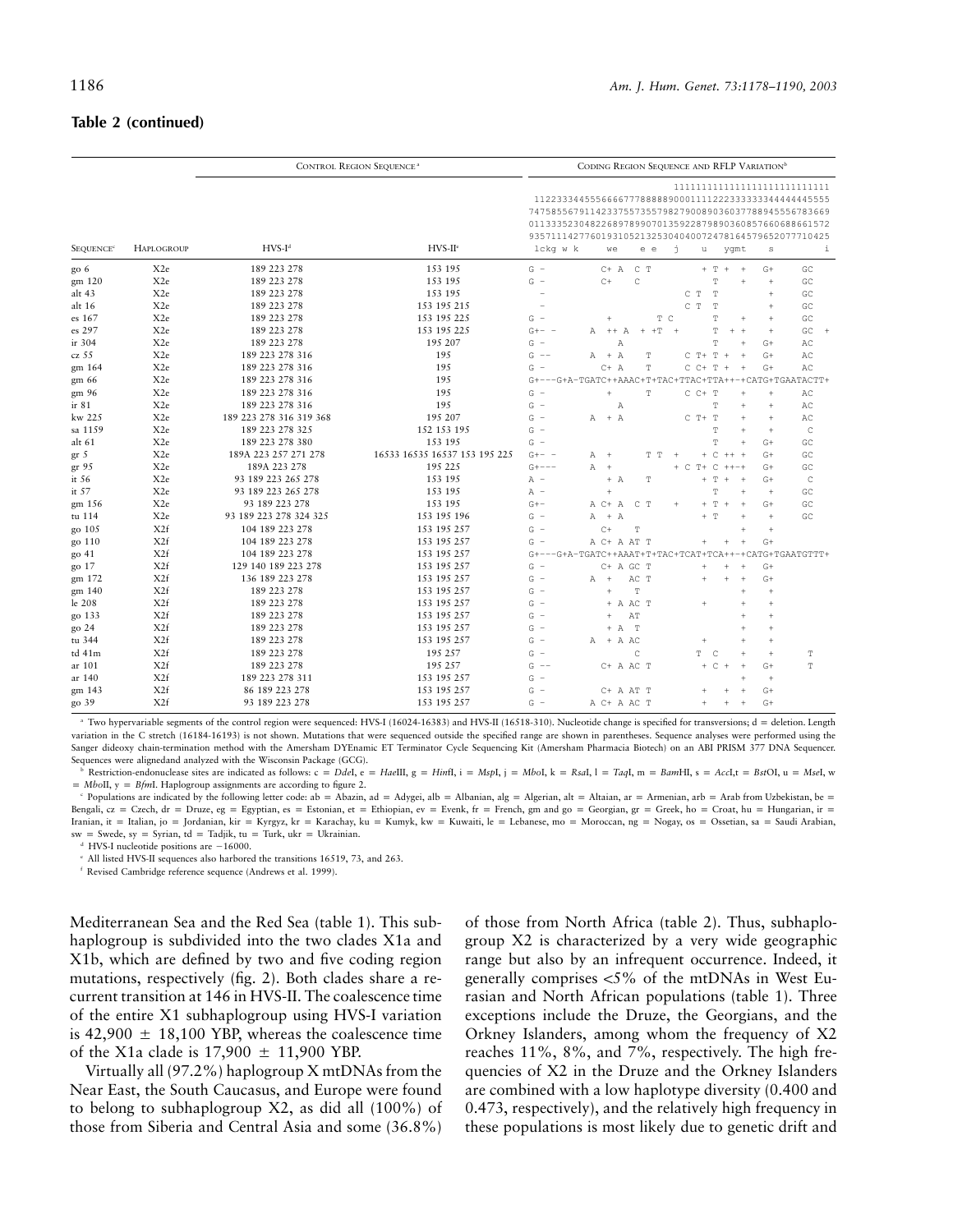founder events. Overall, it appears that the populations of the Near East, the Caucasus, and Mediterranean Europe harbor subhaplogroup X2 at higher frequencies than those of northern and northeastern Europe ( $P$  < .05) and that X2 is rare in Eastern European as well as Central Asian, Siberian, and Indian populations and is virtually absent in the Finno-Ugric and Turkic-speaking people of the Volga-Ural region. Coalescence time estimates based on HVS-I and coding region variation—  $17,900 \pm 2,900$  YBP and  $21,600 \pm 4,000$  YBP, respectively (figs. 1 and 2)—are consistent with the range expansion of X2 around or after the last glacial maximum (LGM). It is intriguing that the estimated coalescence time for X2 alone is very close to that obtained from HVS-I data for the entire haplogroup X (20,200  $\pm$  3,100 YBP) (fig. 2). However, the latter is probably an underestimate due to both the higher proportion  $(>90\%)$  of X2 mtDNAs included in the calculations and the fact that the HVS-I consensus sequence of X2 is completely identical to that of the overall haplogroup X.

Two-thirds of the subhaplogroup X2 sequences fall into the five clades X2b–X2f (fig. 2). Two sequences one from Lebanon and one from Georgia—lacked the transition at np 1719, suggesting either the presence of an early X2 branch or a reversion at that nucleotide position. The sister groups X2b and X2c (X1 and X2, respectively, in the work of Herrnstadt et al. 2002) encompass one-third of the European sequences (excluding the samples from the North Caucasus). It is of interest that some North African sequences (from Morocco and Algeria) belong to X2b as well. Subhaplogroup X2b shows a diversity that is consistent with a postglacial population expansion in both West Eurasia and North Africa. Clades X2e and X2f encompass the majority (87.1%) of the sequences from the South Caucasus area and show coalescence times (12,000  $\pm$  4,000 YBP and  $10,800 \pm 5,000$  YBP, respectively) consistent with a Late Upper Paleolithic (LUP) origin and a subsequent spread in the region. We found significant differences between the haplogroup distribution between the North and the South Caucasian samples, a result that indicates a major geographical barrier between the two regions. The South Caucasian sample is enriched in mtDNAs belonging to clades  $X2e$  and  $X2f$  ( $P < .01$ ), whereas the North Caucasian sample shows a higher proportion of sequences derived at nps 225 and  $16248$  ( $P < .01$ ).

Clade X2e, defined by the synonymous substitution at 15310, encompasses all haplogroup X sequences in the Altaians (fig. 2). Among the nine Altaian X sequences, eight harbor the founder HVS-I motif of X2e, and seven of these eight also carry the HVS-II founder motif. As a result, a very low haplotype diversity of haplogroup X (0) in the Altaian region was obtained, making it significantly different from the haplotype di-

versities for haplogroups C and D (0.835 and 0.943, respectively) in the same region. Moreover, the nine Altaian mtDNAs do not harbor any nucleotide difference between nps 16090 and 16365. Therefore, under the assumption that these sequences are a random sample of the Altaian haplogroup X, an estimated  $\rho$  value <0.33  $(P < .05)$  was obtained. This value corresponds to a time depth of  $\lt6,700$  years (Forster et al. 1996), and it would suggest that Altaians have acquired haplogroup X2 only relatively recently. This scenario is supported by the concomitant presence in the Altaians of a wide range of other West Eurasian haplogroups (H, J, I, T, U1, U4, and U5) that comprise ∼27% of their mtDNAs. Indeed, any recent migration (for example, from the [southern] Caucasus region) that might have carried X2e mtDNA sequences to the Altai region would also explain the presence of the other West Eurasian mtDNA haplogroups in modern Altaians.

Further northeast of the Altai area, haplogroup X sequences were detected in the Tungusic-speaking Evenks, of the Podkamennaya Tunguska basin (Central Siberia). In contrast to the Altaians, the Evenks did not harbor any West Eurasian mtDNA haplogroups other than X. However, neither of the two Evenk X haplotypes showed mutations characteristic of the Native American clade X2a. Instead, one sequence was a member of X2b and the other of  $X2^*$  (fig. 2). Thus, one possible scenario is that several X haplotypes arrived in Siberia from western Asia during the Palaeolithic, but only X2a crossed Beringia and survived in modern Native Americans. Alternatively, the presence of two phylogenetically different haplogroup X mtDNA sequences in this particular subpopulation of Evenks might be due to recent gene flow.

The Native American–specific clade X2a appears to be defined by five mutations, three in the coding region (8913, 12397, and 14502) and two in the control region  $(200 \text{ and } 16213)$  (fig. 1). The transition at np 200 was seen in virtually all previously analyzed Native American haplogroup X mtDNAs, whereas the transition at np 16213 was absent in some of the Ojibwa described by Brown et al. (1998). We surveyed our Old World haplogroup X mtDNAs for the five diagnostic X2a mutations (table 2) and found a match only for the transition at np 12397 in a single X2\* sequence from Iran. In a parsimony tree, this Iranian mtDNA would share a common ancestor with the Native American clade (fig. 2). Yet, the nonsynonymous substitution at np 12397 converting threonine to alanine cannot be regarded a conservative marker, as it has also been observed in two different phylogenetic contexts—in haplogroups J1 and L3e—among 794 complete mtDNA sequences (Finnilä et al. 2001; Maca-Meyer et al. 2001; Herrnstadt et al. 2002). Therefore, the scenario that the threonine to alanine change in the haplogroup X background is indeed due to recurrence appears most plausible.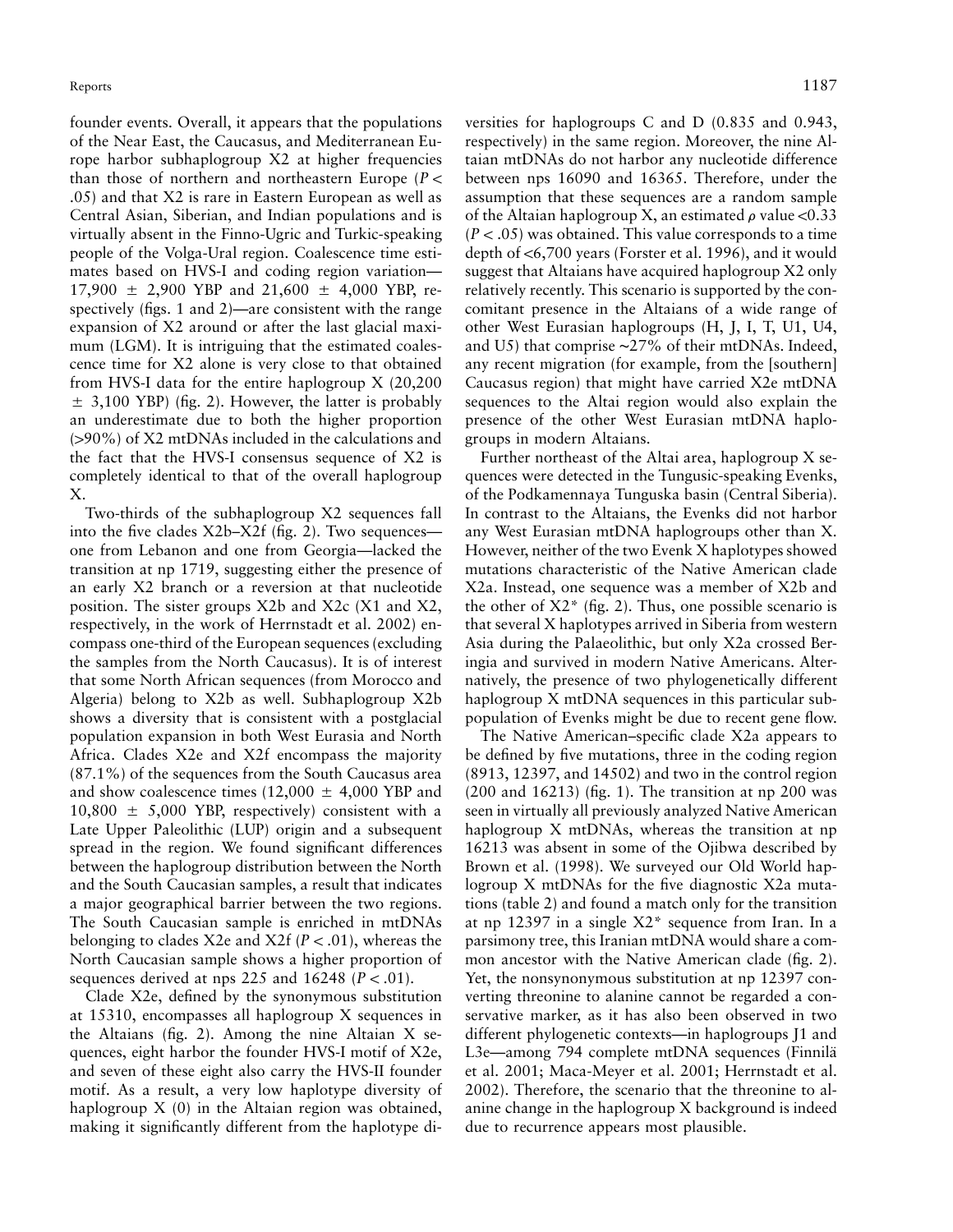These findings leave unanswered the question of the geographic source of Native American X2a in the Old World, although our analysis provides new clues about the time of the arrival of haplogroup X in the Americas. Indeed, if we assume that the two complete Native American X sequences (from one Navajo and one Ojibwa) began to diverge while their common ancestor was already in the Americas, we obtain a coalescence time of 18,000  $\pm$  6,800 YBP, implying an arrival time not later than 11,000 YBP.

The results of this study point to the following conclusions. First, haplogroup X variation is completely captured by two ancient clades that display distinctive phylogeographic patterns—X1 is largely restricted to North and East Africa, whereas X2 is spread widely throughout West Eurasia. Second, it is apparent that the Native American haplogroup X mtDNAs derive from X2 by a unique combination of five mutations. Third, the few Altaian (Derenko et al. 2001) and Siberian haplogroup X lineages are not related to the Native American cluster, and they are more likely explained by recent gene flow from Europe or from West Asia. Fourth, the split between "African" X1 and "Eurasian" X2 subhaplogroups of X is phylogenetically as deep as that within the branches of haplogroup U that also differ profoundly in their phylogeography. Thus, subhaplogroup U6 is largely restricted to North Africa (as X1), whereas subhaplogroup U5 is widespread in West Eurasia (as X2). The phylogeographic patterns and the coalescence times that we obtained here suggest that the basic phylogenetic structures of the mtDNA haplogroups in West Eurasia and North Africa are as ancient as the beginning of the spread of anatomically modern humans in this region. Finally, phylogeography of the subclades of haplogroup X suggests that the Near East is the likely geographical source for the spread of subhaplogroup X2, and the associated population dispersal occurred around, or after, the LGM when the climate ameliorated. The presence of a daughter clade in northern Native Americans testifies to the range of this population expansion.

### **Acknowledgments**

We thank Peter Underhill and Ripan Malhi, for advice, and Jaan Lind and Ille Hilpus, for technical assistance. A.T. received support from Telethon Italy (grant E.0890), the Italian Ministry of the University (Progetti Ricerca Interesse Nazionale 2002), and Progetto CNR-MIUR Genomica Funzionale-Legge 449/97. The research of R.V. was supported by Estonian basic research grant 514 and EC DG Research grant ICA1CT20070006, and T.K. was supported by Estonian basic research grant 5574. The work of L.O. was supported by the Russian Foundation Basic Research (RFBR) PTTH98- 04-49626-YU, and E.K. was supported by the Russian Foun-

dation Basic Research (RFBR) 01-0448487. N.H. acknowledges research support from the National Science Foundation.

#### **Electronic-Database Information**

Accession numbers and URLs for data presented herein are as follows:

- Estonian Biocentre, http://www.ebc.ee/EVOLUTSIOON/ mtDNA-X/ (for mtDNA sequence data)
- Shareware Phylogenetic Network Software, http://www .fluxus-engineering.com/sharenet.htm (for Network 3111)

#### **References**

- Anderson S, Bankier AT, Barrell BG, de Bruijn MH, Coulson AR, Drouin J, Eperon IC, Nierlich DP, Roe BA, Sanger F, Schreier PH, Smith AJ, Staden R, Young IG (1981) Sequence and organization of the human mitochondrial genome. Nature 290:457–465
- Andrews RM, Kubacka I, Chinnery PF, Lightowlers RN, Turnbull DM, Howell N (1999) Reanalysis and revision of the Cambridge reference sequence for human mitochondrial DNA. Nat Genet 23:147
- Ballinger SW, Schurr TG, Torroni A, Gan YY, Hodge JA, Hassan K, Chen KH, Wallace DC (1992) Southeast Asian mitochondrial DNA analysis reveals genetic continuity of ancient mongoloid migrations. Genetics 130:139–152
- Bandelt H-J, Forster P, Röhl A (1999) Median-joining networks for inferring intraspecific phylogenies. Mol Biol Evol 16:37–48
- Bandelt H-J, Herrnstadt C, Yao Y-G, Kong Q-P, Kivisild T, Rengo C, Scozzari R, Richards M, Villems R, Macaulay V, Howell N, Torroni A, Zhang Y-P. Identification of Native American founder mtDNAs through the analysis of complete mtDNA sequences: some caveats. Ann Hum Genet (in press)
- Bermisheva M, Tambets K, Villems R, Khusnutdinova E (2002) Diversity of mitochondrial DNA haplotypes in ethnic populations of the Volga-Ural region of Russia. Mol Biol (Mosk) 36:990–1001
- Bertranpetit J, Sala J, Calafell F, Underhill PA, Moral P, Comas D (1995) Human mitochondrial DNA variation and the origin of Basques. Ann Hum Genet 59:63–81
- Brown MD, Hosseini SH, Torroni A, Bandelt H-J, Allen JC, Schurr TG, Scozzari R, Cruciani F, Wallace DC (1998) mtDNA haplogroup X: an ancient link between Europe/ Western Asia and North America? Am J Hum Genet 63: 1852–1861
- Cavalli-Sforza LL, Feldman MW (2003) The application of molecular genetic approaches to the study of human evolution. Nat Genet 33:266–275
- Chen YS, Torroni A, Excoffier L, Santachiara-Benerecetti AS, Wallace DC (1995) Analysis of mtDNA variation in African populations reveals the most ancient of all human continentspecific haplogroups. Am J Hum Genet 57:133–149
- Corte-Real HB, Macaulay VA, Richards MB, Hariti G, Issad MS, Cambon-Thomsen A, Papiha S, Bertranpetit J, Sykes BC (1996) Genetic diversity in the Iberian Peninsula deter-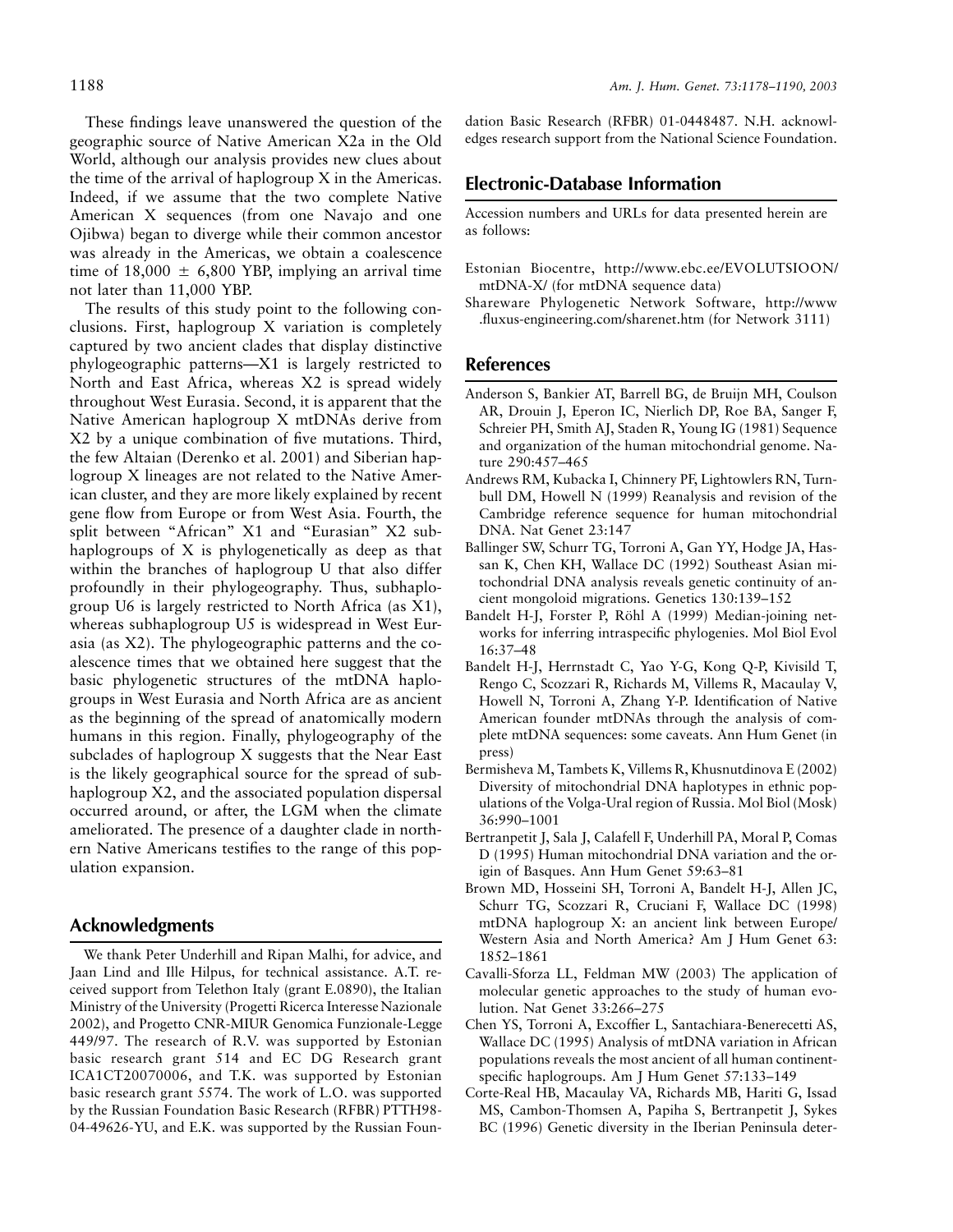Reports the contract of the contract of the contract of the contract of the contract of the contract of the contract of the contract of the contract of the contract of the contract of the contract of the contract of the co

mined from mitochondrial sequence analysis. Ann Hum Genet 60:331–350

- Crespillo M, Luque JA, Paredes M, Fernandez R, Ramirez E, Valverde JL (2000) Mitochondrial DNA sequences for 118 individuals from northeastern Spain. Int J Legal Med 114: 130–132
- Derbeneva OA, Starikovskaya EB, Wallace DC, Sukernik RI (2002) Traces of early Eurasians in the Mansi of northwest Siberia revealed by mitochondrial DNA analysis. Am J Hum Genet 70:1009–1014
- Derenko MV, Grzybowski T, Malyarchuk BA, Czarny J, Miscicka-Sliwka D, Zakharov IA (2001) The presence of mitochondrial haplogroup X in Altaians from South Siberia. Am J Hum Genet 69:237–241
- Di Rienzo A, Wilson AC (1991) Branching pattern in the evolutionary tree for human mitochondrial DNA. Proc Natl Acad Sci USA 88:1597–1601
- Dimo-Simonin N, Grange F, Taroni F, Brandt-Casadevall C, Mangin P (2000) Forensic evaluation of mtDNA in a population from south west Switzerland. Int J Legal Med 113: 89–97
- Finnila¨ S, Lehtonen MS, Majamaa K (2001) Phylogenetic network for European mtDNA. Am J Hum Genet 68:1475– 1484
- Forster P, Harding R, Torroni A, Bandelt H-J (1996) Origin and evolution of Native American mtDNA variation: a reappraisal. Am J Hum Genet 59:935–945
- Hasegawa M, Di Rienzo A, Kocher TD, Wilson AC (1993) Toward a more accurate time scale for the human mitochondrial DNA tree. J Mol Evol 37:347–354
- Helgason A, Hickey E, Goodacre S, Bosnes V, Stefansson K, Ward R, Sykes B (2001) mtDNA and the islands of the North Atlantic: estimating the proportions of Norse and Gaelic ancestry. Am J Hum Genet 68:723–737
- Helgason A, Sigurdadottir S, Gulcher J, Ward R, Stefanson K (2000) mtDNA and the origins of the Icelanders: deciphering signals of recent population history. Am J Hum Genet 66: 999–1016
- Herrnstadt C, Elson JL, Fahy E, Preston G, Turnbull DM, Anderson C, Ghosh SS, Olefsky JM, Beal MF, Davis RE, Howell N (2002) Reduced-median-network analysis of complete mitochondrial DNA coding-region sequences for the major African, Asian, and European haplogroups. Am J Hum Genet 70:1152–1171
- Hofmann S, Jaksch M, Bezold R, Mertens S, Aholt S, Paprotta A, Gerbitz KD (1997) Population genetics and disease susceptibility: characterization of central European haplogroups by mtDNA gene mutations, correlation with D loop variants and association with disease. Hum Mol Genet 6: 1835–1846
- Ingman M, Kaessmann H, Pääbo S, Gyllensten U (2000) Mitochondrial genome variation and the origin of modern humans. Nature 408:708–713
- Kivisild T, Bamshad MJ, Kaldma K, Metspalu M, Metspalu E, Reidla M, Laos S, Parik J, Watkins WS, Dixon ME, Papiha SS, Mastana SS, Mir MR, Ferak V, Villems R (1999) Deep common ancestry of Indian and western-Eurasian mitochondrial DNA lineages. Curr Biol 9:1331–1334
- Kivisild T, Rootsi S, Metspalu M, Mastana S, Kaldma K, Parik J, Metspalu E, Adojaan M, Tolk H-V, Stepanov V, Gölge

M, Usanga E, Papiha SS, Cinnioglu C, King R, Cavalli-Sforza L, Underhill PA, Villems R (2003) The genetic heritage of the earliest settlers persists both in Indian tribal and caste populations. Am J Hum Genet 72:313–332

- Kivisild T, Tolk H-V, Parik J, Wang Y, Papiha SS, Bandelt H-J, Villems R (2002) The emerging limbs and twigs of the East Asian mtDNA tree. Mol Biol Evol 19:1737–1751
- Levin BC, Cheng H, Reeder DJ (1999) A human mitochondrial DNA standard reference material for quality control in forensic identification, medical diagnosis, and mutation detection. Genomics 55:135–146
- Lutz S, Weisser HJ, Heizmann J, Pollak S (1998) Location and frequency of polymorphic positions in the mtDNA control region of individuals from Germany. Int J Legal Med 111: 67–77
- Maca-Meyer N, Gonzalez AM, Larruga JM, Flores C, Cabrera VM (2001) Major genomic mitochondrial lineages delineate early human expansions. BMC Genet 2:13
- Macaulay VA, Richards MB, Hickey E, Vega E, Cruciani F, Guida V, Scozzari R, Bonné-Tamir B, Sykes B, Torroni A (1999) The emerging tree of West Eurasian mtDNAs: a synthesis of control-region sequences and RFLPs. Am J Hum Genet 64:232–249
- Malhi RS, Schultz BA, Smith DG (2001) Distribution of mitochondrial DNA lineages among Native American tribes of Northeastern North America. Hum Biol 73:17–55
- Malhi RS, Smith DG (2002) Brief communication: Haplogroup X confirmed in prehistoric North America. Am J Phys Anthropol 119:84–86
- Malyarchuk BA, Grzybowski T, Derenko MV, Czarny J, Wozniak M, Miscicka-Sliwka D (2002) Mitochondrial DNA variability in Poles and Russians. Ann Hum Genet 66:261–283
- Mishmar D, Ruiz-Pesini E, Golik P, Macaulay V, Clark AG, Hosseini S, Brandon M, Easley K, Chen E, Brown MD, Sukernik RI, Olckers A, Wallace DC (2003) Natural selection shaped regional mtDNA variation in humans. Proc Natl Acad Sci USA 100:171–176
- Mogentale-Profizi N, Chollet L, Stevanovitch A, Dubut V, Poggi C, Pradie MP, Spadoni JL, Gilles A, Beraud-Colomb E (2001) Mitochondrial DNA sequence diversity in two groups of Italian Veneto speakers from Veneto. Ann Hum Genet 65:153–166
- Nei M (1987) Molecular evolutionary genetics. Columbia University Press, New York, pp 145–163
- Opdal SH, Rognum TO, Vege A, Stave AK, Dupuy BM, Egeland T (1998) Increased number of substitutions in the Dloop of mitochondrial DNA in the sudden infant death syndrome. Acta Paediatr 87:1039–1044
- Orekhov V, Poltoraus A, Zhivotovsky LA, Spitsyn V, Ivanov P, Yankovsky N (1999) Mitochondrial DNA sequence diversity in Russians. FEBS Letters 445:197–201
- Parson W, Parsons TJ, Scheithauer R, Holland MM (1998) Population data for 101 Austrian Caucasian mitochondrial DNA d-loop sequences: application of mtDNA sequence analysis to a forensic case. Int J Legal Med 111:124–132
- Pereira L, Macaulay V, Torroni A, Scozzari R, Prata MJ, Amorim A (2001) Prehistoric and historic traces in the mtDNA of Mozambique: insights into the Bantu expansions and the slave trade. Ann Hum Genet 65:439–458
- Pereira L, Prata MJ, Amorim A (2000) Diversity of mtDNA